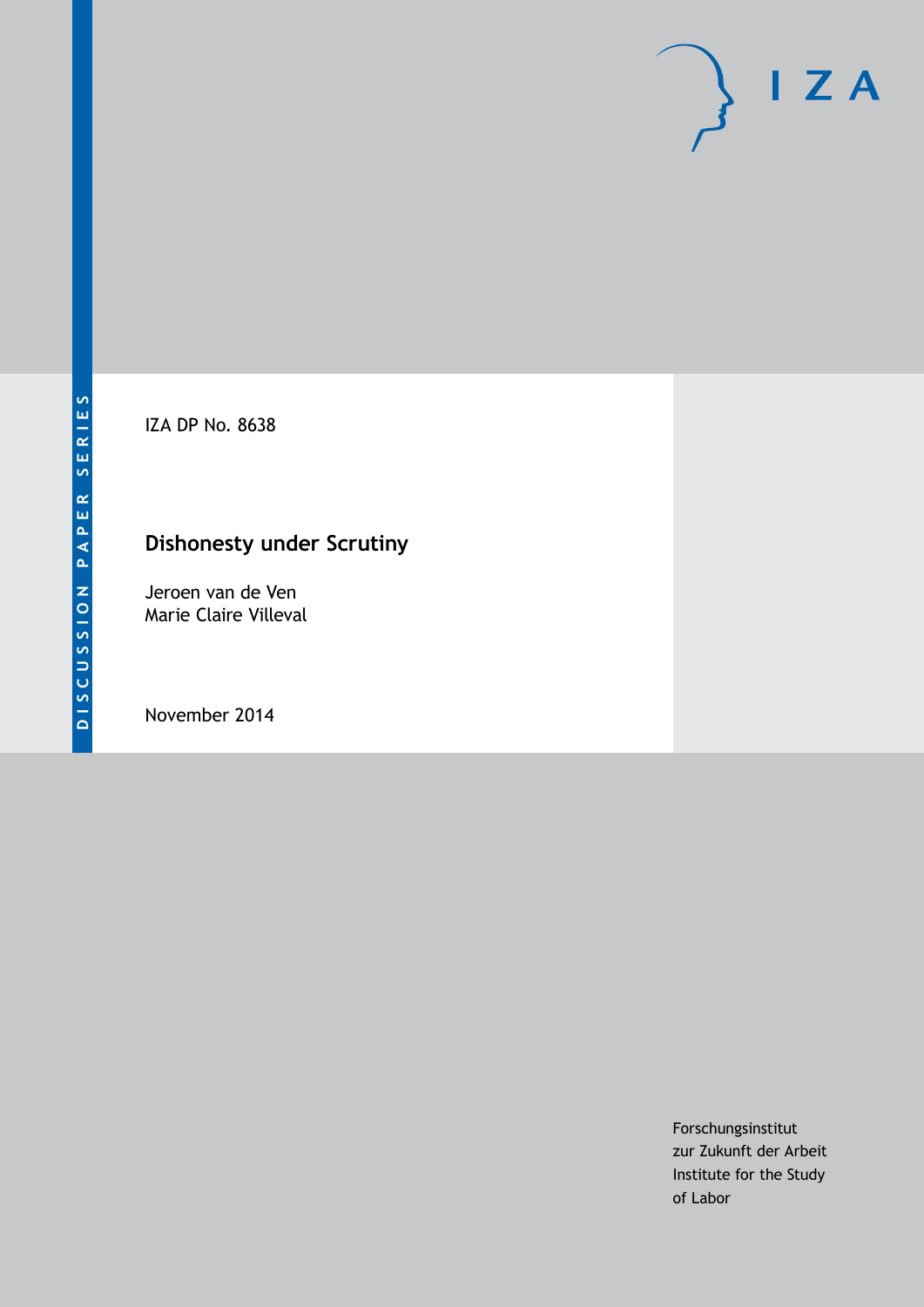# **Dishonesty under Scrutiny**

## **Jeroen van de Ven**

*ACLE, University of Amsterdam and Tinbergen Institute*

## **Marie Claire Villeval**

*Université de Lyon, CNRS, GATE and IZA*

## Discussion Paper No. 8638 November 2014

IZA

P.O. Box 7240 53072 Bonn **Germany** 

Phone: +49-228-3894-0 Fax: +49-228-3894-180 E-mail: [iza@iza.org](mailto:iza@iza.org)

Any opinions expressed here are those of the author(s) and not those of IZA. Research published in this series may include views on policy, but the institute itself takes no institutional policy positions. The IZA research network is committed to the IZA Guiding Principles of Research Integrity.

The Institute for the Study of Labor (IZA) in Bonn is a local and virtual international research center and a place of communication between science, politics and business. IZA is an independent nonprofit organization supported by Deutsche Post Foundation. The center is associated with the University of Bonn and offers a stimulating research environment through its international network, workshops and conferences, data service, project support, research visits and doctoral program. IZA engages in (i) original and internationally competitive research in all fields of labor economics, (ii) development of policy concepts, and (iii) dissemination of research results and concepts to the interested public.

<span id="page-1-0"></span>IZA Discussion Papers often represent preliminary work and are circulated to encourage discussion. Citation of such a paper should account for its provisional character. A revised version may be available directly from the author.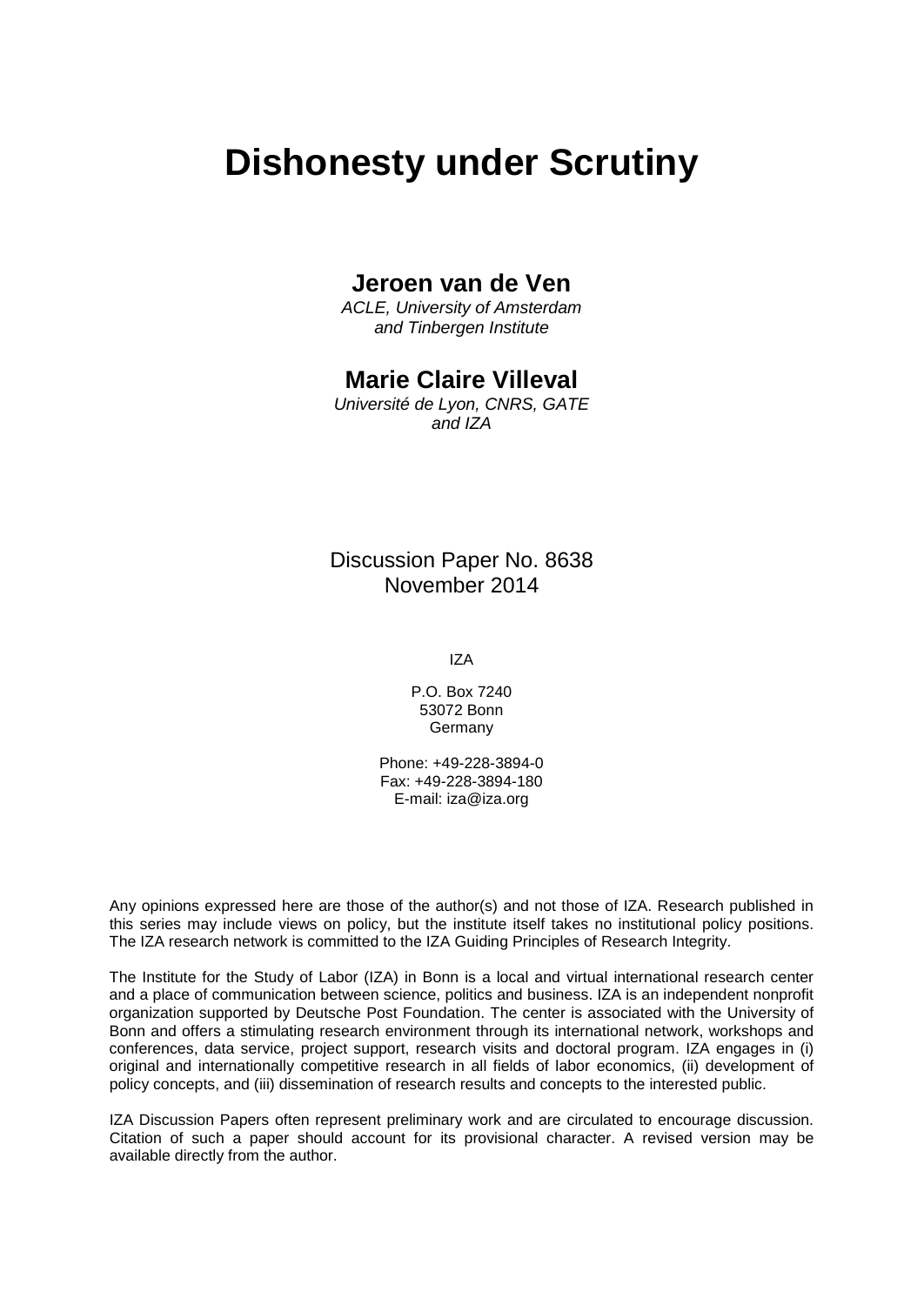IZA Discussion Paper No. 8638 November 2014

## **ABSTRACT**

## **Dishonesty under Scrutiny[\\*](#page-1-0)**

We investigate how different forms of scrutiny affect dishonesty, using Gneezy's (2005) deception game. We add a third player whose interests are aligned with those of the sender. We find that lying behavior is not sensitive to revealing the sender's identity to the observer. The option for observers to communicate with the sender, and the option to reveal the sender's lies to the receiver also do not affect lying behavior. Even more striking, senders whose identity is revealed to their observer do not lie less when their interests are misaligned with those of the observer.

JEL Classification: C91, D83

Keywords: deception, lies, dishonesty, social image, experiment

Corresponding author:

Marie Claire Villeval CNRS, GATE Lyon St Etienne 93, Chemin des Mouilles F-69130, Ecully France E-mail: [villeval@gate.cnrs.fr](mailto:villeval@gate.cnrs.fr)

We are grateful to R. Cautain for programming the experiment and to Q. Thévenet and Z. Dai for valuable research assistance. This research has been supported by the Research Priority Area of the University of Amsterdam and from a grant of the French National Research Agency (ANR, FELIS grant, ANR-14-CE28-0010-01). It was performed within the framework of the LABEX CORTEX (ANR-11-LABX-0042) of Université de Lyon, within the program Investissements d'Avenir (ANR- 11-IDEX-007) operated by the French National Research Agency (ANR).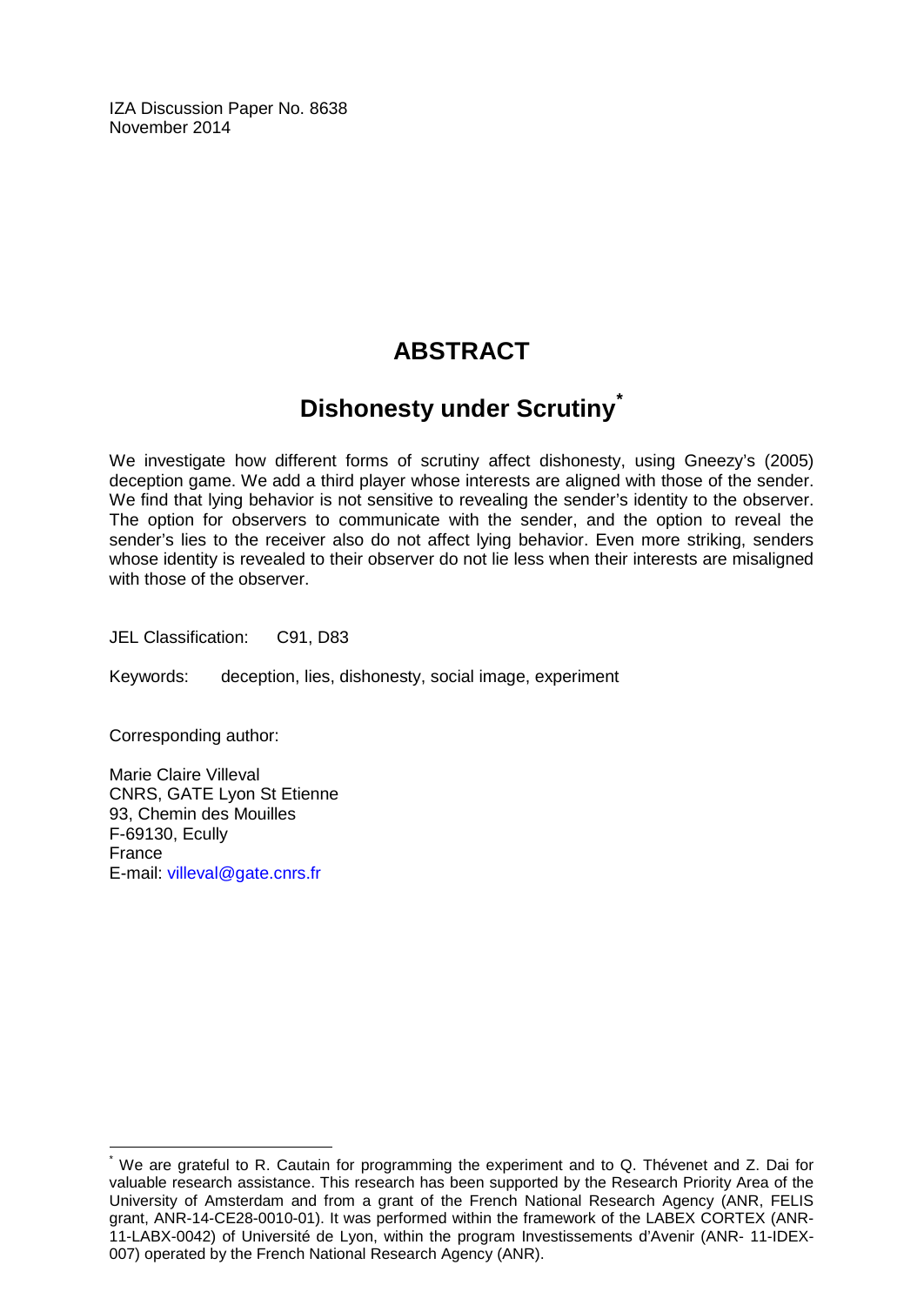#### I. INTRODUCTION

Several examples from real settings, like Enron and WorldCom, show that there can be an spread of deception that sometimes permeates the organizational culture (Fleming and Zyglidopoulos, 2008; Greve *et al*. 2010; Cohn *et al*., 2014). Would more transparency have prevented this? In this paper, we study deception under scrutiny. Our intuition is that individuals will be less inclined to deceive others when their actions are more observable to other people that also have a stake in the outcome. First, we suspect that many individuals care about their social image and want to appear honest towards others. Second, observers may be in a position to reveal deceptive actions to others. This reduces the succesfullness of lies, and magnifies social image concerns, as more people will find out about the dishonesty of a person. On the other hand, the observers often have a stake themselves in deceiving a third party, and the monetary gains may outweigh the social image concerns.

Recently, the economic literature on deception has developed considerably, identifying motivations behind lying (Wang *et al*., 2010; Gneezy, 2005; Hao and Houser, 2011; Erat and Gneezy, 2012; Ariely, 2012; Pruckner and Sausgruber, 2013; Gibson *et al*., 2013; Charness *et al*., 2014). In particular, this literature has identified the importance of both lie aversion (Vanberg, 2008; Lundquist *et al*., 2009) and guilt aversion (Charness and Dufwenberg, 2006; Battigalli and Dufwenberg, 2007; Ellingsen *et al*., 2009, 2010), and the importance of the maintenance of the self-concept of honesty (Fischbacher and Föllmi-Heusi, 2013; Mazar *et al*., 2008; Gino *et al*., 2009). Some studies report on dishonest behavior when there is some form of monitoring and/or punishment, and therefore a degree of observability (e.g., Mazar *et al*., 2008; Belot and Schroder, 2013; Reuben and Stephenson, 2013), or in front of an audience (Belot *et al.,* 2009). We are specifically interested in situations where the observers have a stake in the outcome. Such situations are common and relevant for many organizations. The impact of scrutiny on lying behavior in such a context has remained largely unexplored.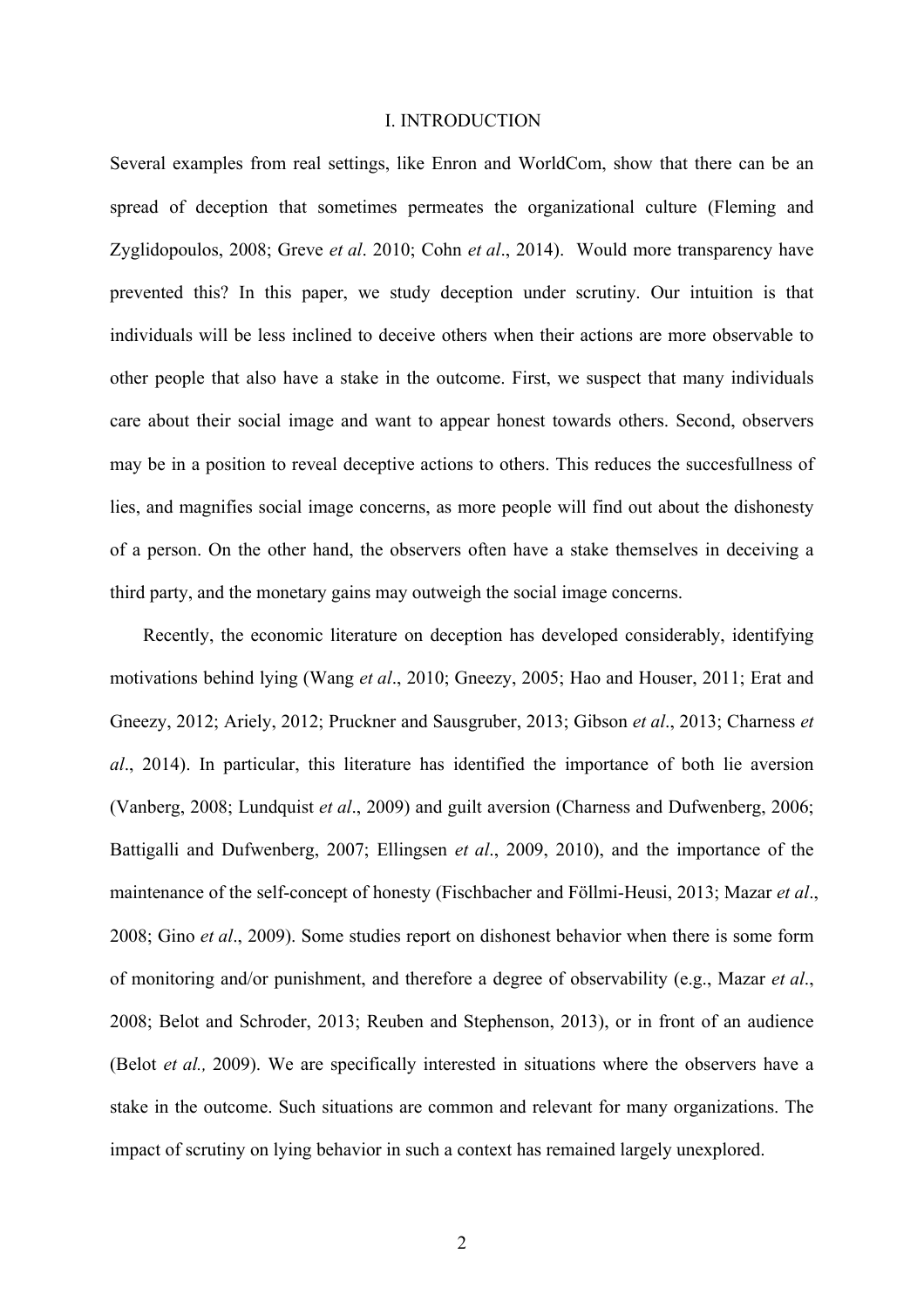We analyze in two laboratory experiments how various conditions of scrutiny affect lying behavior by adding an observer to Gneezy's (2005) sender-receiver deception game. In Experiment 1, both the sender and the observer know the distribution of payoffs in each of two possible states of nature, while the receiver does not. The sender sends a (possibly false) message stating which option yields the highest payoff to the receiver. The receiver must then decide to follow the sender's message or not. If the sender believes that his message will be followed, it is payoff maximizing for the sender to lie ("advantageous lies"). If the sender believes that his message will not be followed, lying is in the receiver's advantage ("disadvantageous lies").

We designed four treatments. In all treatments, the sender's and observer's monetary payoffs are aligned, and the total payoff of the three participants is kept constant. In the Baseline treatment, the observer can see the sender's message. This treatment allows us to identify if being observed by an anonymous participant is sufficient to deter lying behavior. In the Exposure treatment, the sender's identity is revealed to the observer, which allows us to study if lifting anonymity deters dishonesty. In the Chat treatment, we allow for free communication between the sender and the observer. This allows us to determine whether communication favors the moral norm of honest reporting. Finally, in the Snitch treatment the observer can reveal the sender's lie to the receiver, which enables us to study how the consequence of possible denunciation affects the sender's dishonesty.

Our main results show that in the Baseline, 45.16 percent of the senders send a false message. The lying rate is 26.67 percent when senders expect the message not to be followed, and 62.50 percent when they expect the message to be followed. Surprisingly, these values do not differ significantly between the Baseline treatment and any of the other treatments. The exception is the Snitch treatment, in which senders send more false messages when they expect receivers not to follow (disadvantageous lies). This finding rejects our hypothesis that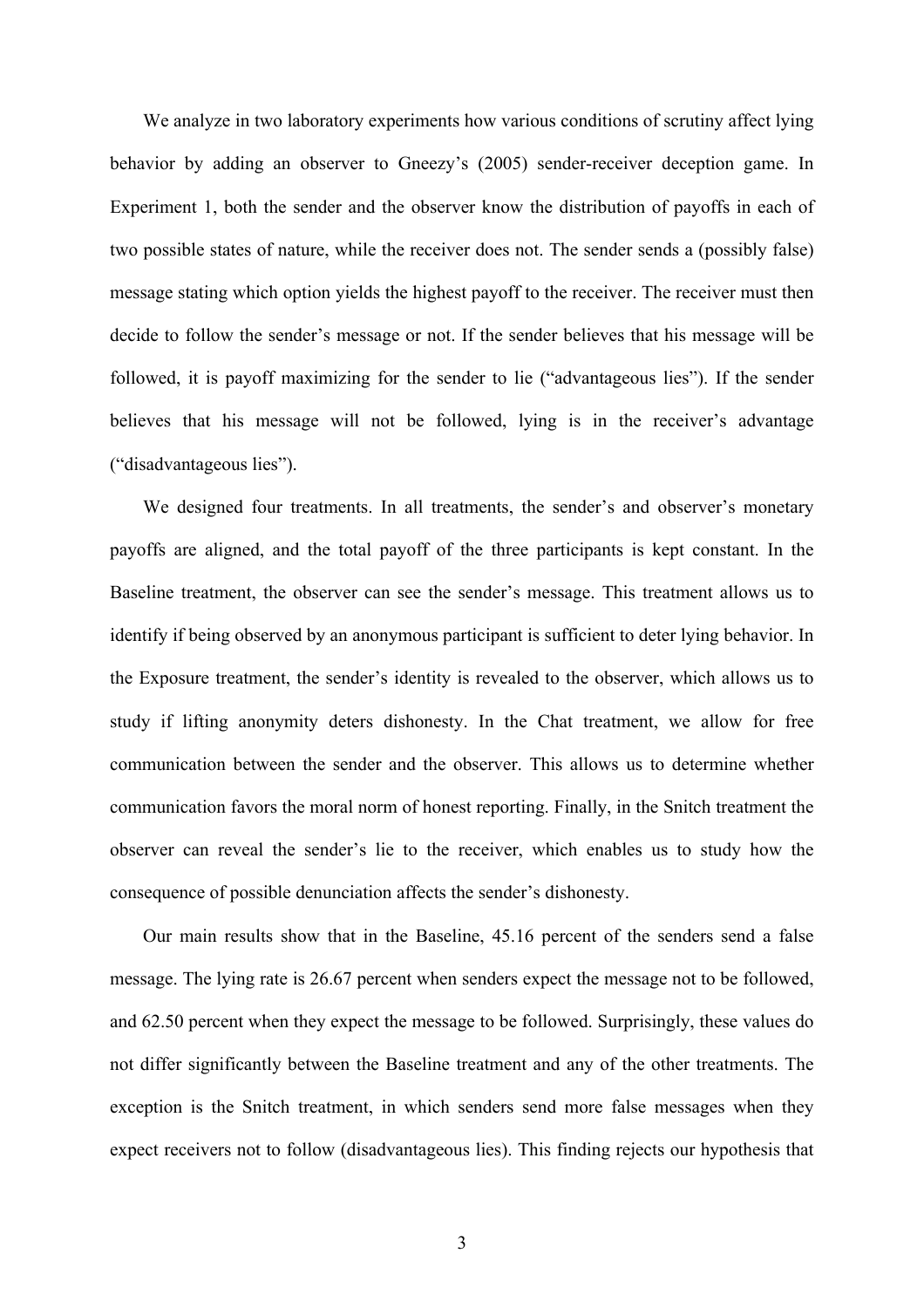participants will lie less. We speculate that senders delegate the decision to the observers, which they can only do by sending a false message.

We were especially surprised to find that senders were insensitive to their identity being revealed to observers. One reason could be that some senders are misleading receivers in another way, by strategically telling the truth when they expect the message not to be followed (Sutter, 2009). Another reason could be that they do not care about being identified, because their monetary incentives are aligned with the observer. In Experiment 2 we test the robustness of our findings. We ran two additional Exposure treatments, this time with ten instead of two possible options. This design (inspired by Erat and Gneezy, 2012) eliminates strategic truthtelling. In one of the treatments, we also introduced a conflict of interest between the sender and the observer. We find that the proportion of advantageous lies is higher than in the original Exposure treatment, but strikingly find that this proportion is the same when interests are aligned and misaligned, showing no evidence of shame or guilt aversion. Overall, our findings suggest that higher scrutiny has little impact on dishonesty when the social cost of lying is limited, and transparency policies are not always a remedy against dishonesty.

#### II. EXPERIMENT 1

#### *2.1. Design and Treatments*

We use Gneezy's (2005) deception game and add a third player. In each treatment we form groups of three participants: a sender, an observer and a receiver. The game involves two possible payoff allocations. In the *Baseline treatment*, one allocation yields a payoff of €5 to the sender,  $\epsilon$ 6 to the observer and  $\epsilon$ 15 to the receiver. The other allocation yields a payoff of €15 to the sender,  $€7$  to the observer and  $€4$  to the receiver. Note that the sender's and observer's payoffs are aligned. The receiver is unaware of any of the payoffs. The sender and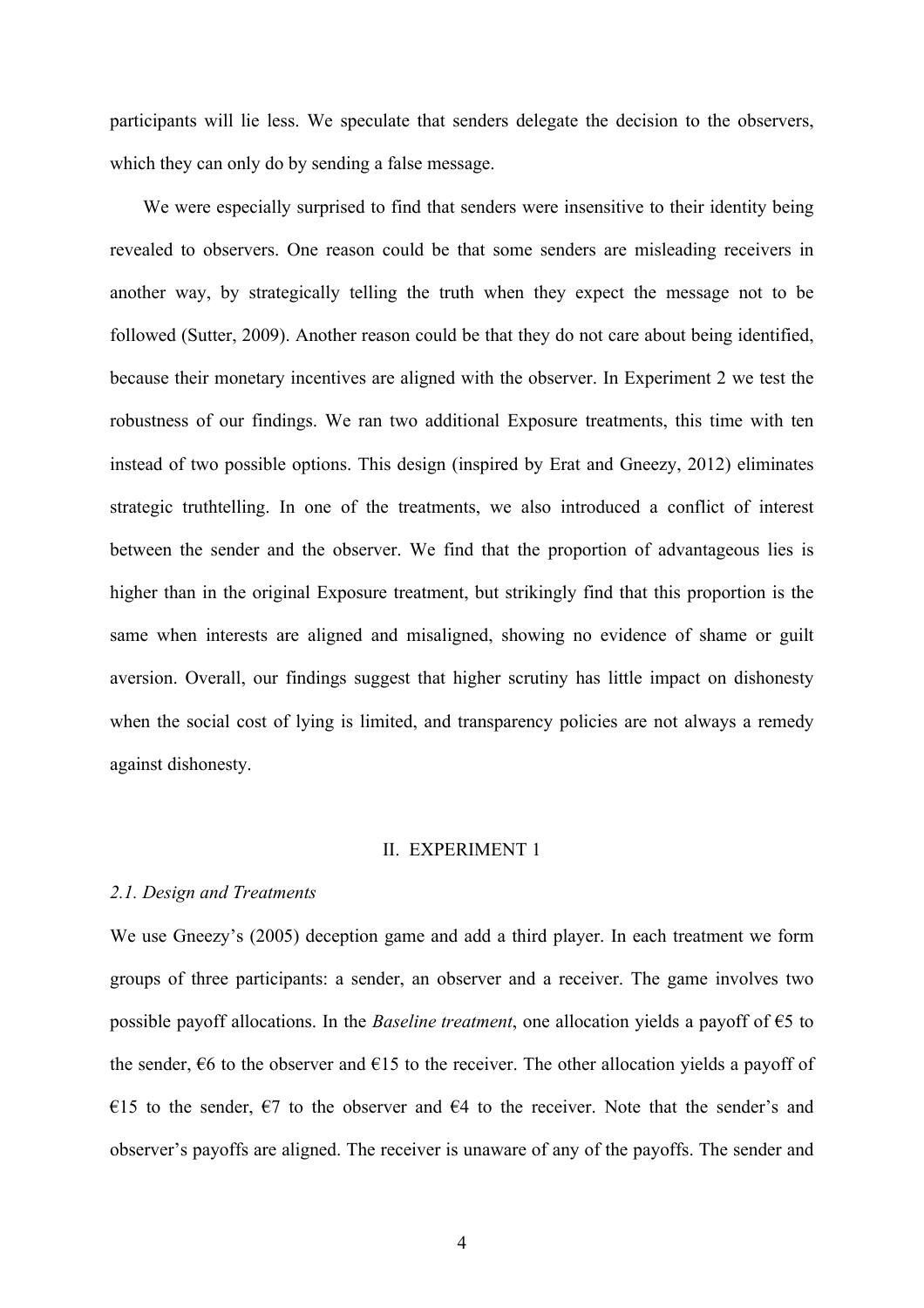the observer learn which allocation is labeled option X and which one is labeled option Y. The sender has to send one of two possible messages to the receiver: "Option X earns you more than option Y" or "Option Y earns you more than option X". The observer can see the sender's message and this is common knowledge. After receiving the message, the receiver has to choose between options X and Y, knowing that both the sender and the observer know the details of the payoff allocation options. The choice determines which allocation is implemented. Participants played the game only once.

The *Exposure treatment* is identical to the Baseline, except that senders have to stand up one by one before choosing a message. Each observer can identify the sender in his group, but not the other way around. In the *Chat treatment*, the observer and the sender can chat freely with each other during three minutes, using a chat box, before the sender chooses his message. Finally, in the *Snitch treatment*, when the sender lies (and only then), the observer can send a message to the receiver that the sender lied to her. We used the strategy method, asking the observer whether to denounce a lie or not before seeing the sender's message. Observers can only reveal lies, and not send false messages themselves. Receivers therefore know that the observer's message is credible. Note that the total group payoff is always 26, so that possible treatment differences cannot be driven by efficiency considerations.

In all treatments, the procedures (but not the payoffs or messages) were made common knowledge. We elicited the senders' and observers' beliefs about the proportion of receivers who would follow the message. Beliefs were elicited after the sender sent the message and before the observer observed it. The belief elicitation was not incentivized to avoid the risk of hedging. At the end of the session, we elicited both risk attitudes using a procedure inspired by Gneezy and Potters (1997) and Charness and Gneezy (2012) and the subjects' Machiavellianism score from the MACH-IV test of Christie and Geis (1970).<sup>1</sup>

<sup>&</sup>lt;sup>1</sup> For the risk task, each subject was endowed with 100 tokens ( $\epsilon$ 2) and had to decide how many of these tokens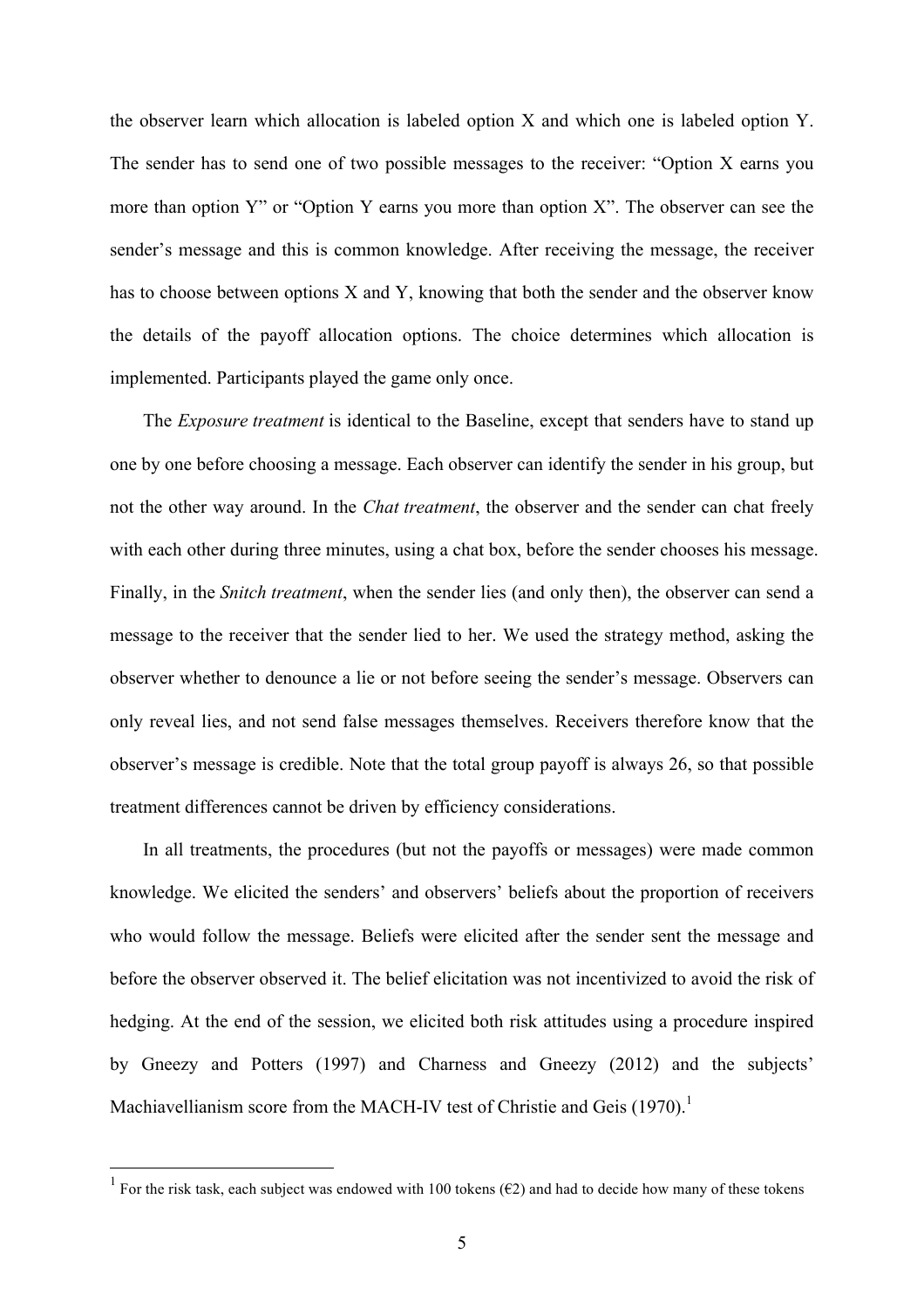#### *2.2. Procedures*

 $\overline{a}$ 

We conducted 29 sessions at the GATE (*Groupe d'Analyse et de Théorie Economique*) research institute in Lyon, France. The participants were 570 undergraduate students mostly from local engineering and business schools, recruited using ORSEE (Greiner, 2004). Each session had between 12 and 30 participants. Table 1 indicates the characteristics of each treatment. The experiment was computered using z-Tree (Fischbacher, 2007).

| <i>Treatment</i>     | Nb sessions | Nb participants | % female<br>participants | % female<br>senders |
|----------------------|-------------|-----------------|--------------------------|---------------------|
| <b>Baseline</b>      |             | 93              | 49.46                    | 54.84               |
| Chat                 |             | 93              | 54.84                    | 51.61               |
| Snitch               |             | 93              | 52.69                    | 35.48               |
| Exposure 2           |             | 108             | 49.07                    | 44.44               |
| Exposure 10          | 4           | 96              | 57.29                    | 53.12               |
| Exposure 10 conflict |             | 87              | 57.47                    | 58.62               |
| Total                | 29          | 570             | 53.33                    | 49.47               |

|  |  |  | <b>Table 1. Summary of sessions</b> |  |  |
|--|--|--|-------------------------------------|--|--|
|--|--|--|-------------------------------------|--|--|

Upon arrival, participants were randomly assigned to a terminal and role. Roles were denoted by "A", "B", and "C". Subjects in the role of senders (A) and observers (B) were located in the same room, with all observers seated in the same row and all senders seated in another row (not common knowledge, except in the Exposure treatments). Subjects in the role of receivers (C) were located in an adjacent room, connected through an open door. The instructions were role-specific and not read aloud (see Online Appendix 1 and 2). After answering questions in private, and stressing that the game would only be played once, the experimenters left the room, except for the programmer who sat behind a computer terminal in the room of players C.

It was made common information at the beginning of the experiment that a secretary who was not aware of the content of the experiment would pay participants in cash and in

to invest in a risky asset, keeping for himself the amount that is not invested. The investment has a 50 percent probability to be a success. In case of a success, the investment returns 2.5 times the amount invested, and in case of a failure the amount invested is lost. The amount invested is a measures of risk aversion. The responses to the 20 questions of the MACH-IV test generate the Machiavellianism score, which includes some questions about moral attitudes. A higher score indicates people are more tolerant towards lying as a means to an end.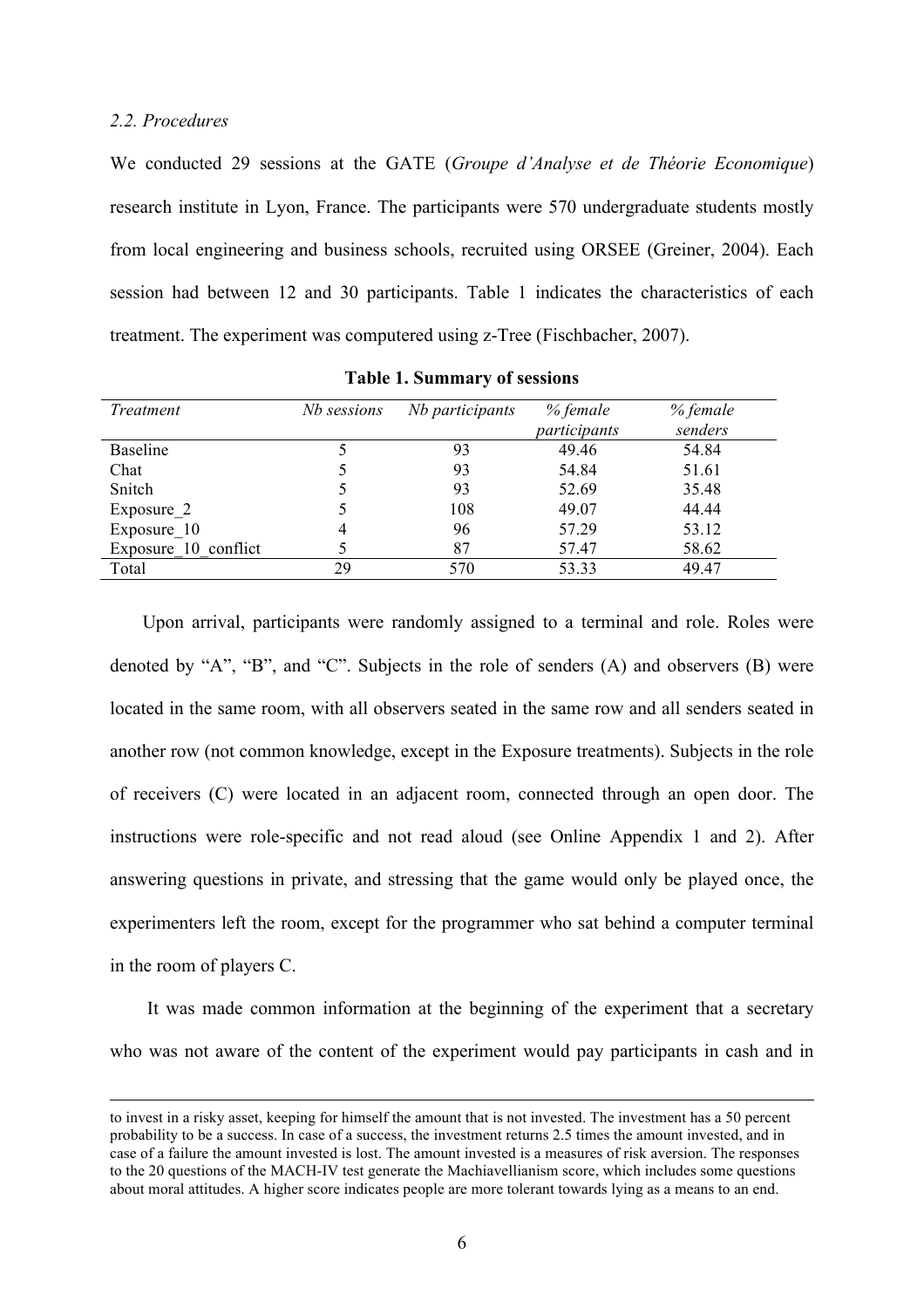private. Sessions lasted approximately 40 minutes. Average earnings were  $\epsilon$ 11.30 (S.D.=5.13), including the earnings from the risk elicitation task.

## *2.3. Behavioral conjectures*

Senders choose between a truthful and false message. The receiver's response determines which of the options is implemented. When senders believe that their message will not be followed, lying becomes unattractive. In that case, senders may try to deceive receivers by telling the truth (see Sutter, 2009).

Formally, let  $\pi^h$  and  $\pi^l$  denote the sender's high and low payoff. The number of available options is *n*, where one of the options yields  $\pi^h$  and the other  $n-1$  options yield  $\pi^{l}$ . When the sender sends a truthful message, or when the observer does not reveal a lie in the Snitch treatment, senders believe that their message is followed with probability  $p$ . In the Snitch treatment, we suppose that senders believe that the observer will reveal a lie with probability q, with  $q = 0$  by construction in all other treatments. If the observer reveals the lie, it is plausible to assume that the receiver will not follow the sender's message. It is straightforward to show that lying is payoff maximizing if:

$$
(1) \qquad \qquad (\pi^h - \pi^l) \left( p - \frac{1}{n - q} \right) \ge 0.
$$

Lying is more attractive when the receiver is more likely to trust the message and the observer is less likely to reveal a lie. Lying is also more attractive when the number of available options increases. The reason is that only one of the options gives the high payoff to the sender, and if there are many possible options then this particular option is unlikely to be implemented after a truthful message even if the receiver does not trust the message.

We distinguish *advantageous lies* and *disadvantageous lies*. Lies are advantageous if it is payoff maximizing (in monetary terms) for senders to lie, i.e., the sender's beliefs are such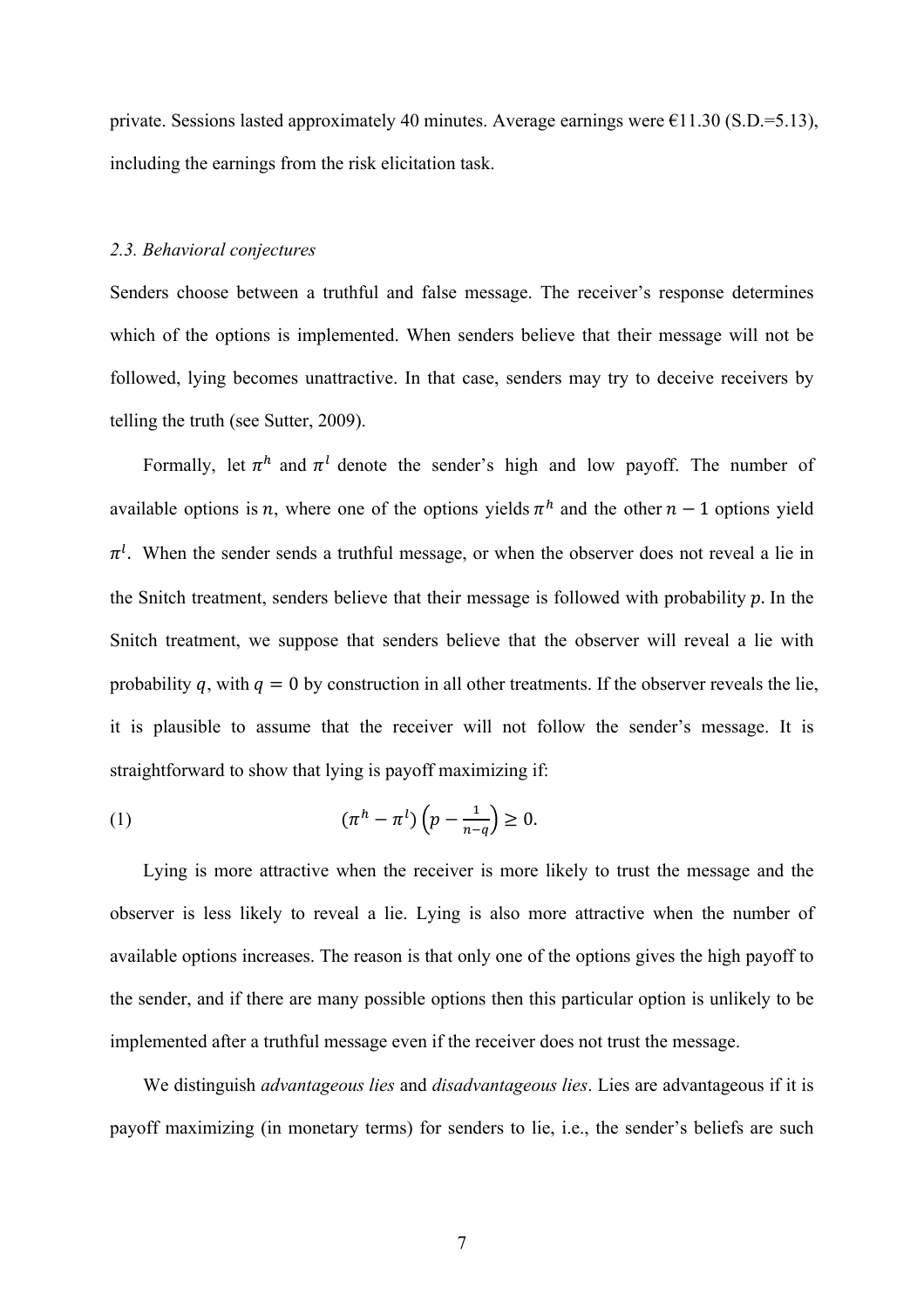that  $(1)$  holds<sup>2</sup>. Otherwise, lies are disadvantageous. When we refer to the overall lying rate, we include both types of lies.

We now formulate our hypotheses. Note that any treatment differences can be caused by either (*i*) a change in the willingness to lie *conditional* on beliefs (not) satisfying (1), (*ii*) a change in the proportion of participants with beliefs satisfying (1).

First, we conjecture that the vast majority of senders prefer the allocation (15, 7, 4) to the allocation (5, 6, 15). Given the earlier findings that many people are averse to lying, however, we also expect to see a substantial number of honest messages in the baseline, even if senders expect that their message will be followed and lying is to their advantage.

## *Conjecture 1. In the Baseline treatment, we expect a substantial number of senders that send a truthful message.*

In the Exposure treatment, the anonymity of the sender is lifted. Several studies show that people care about their social image (e.g., Andreoni and Bernheim, 2009; Ariely et al., 2009; Xiao and Houser, 2011; and see Benabou and Tirole, 2006) and we therefore expect that senders are less likely to lie in this treatment because of a possible feeling of shame. We also expect a decrease in disadvantageous lies, because observers do not know the senders's beliefs and thus cannot tell if a lie is advantageous or disadvantageous.

## *Conjecture 2: The lying rate is lower in the Exposure treatment compared to the Baseline treatment.*

Conjecture 2 is not trivial. First, the sender's and observer's incentives are aligned, so that observers may actually appreciate lying behavior. Senders may take this into consideration. Charness et al. (2007) find that people are more likely to play defect in a Prisoner's Dilemma game when they are observed by group members who also have a stake

 $2$  It is a bit arbitrary to classify lies as advantageous when (1) holds with equality. However, our empiricial findings are largely unaffected if we exclude participants for whom this is the case. Note also that the reported beliefs may be biased, which would affect our classification. In particular, beliefs may be self-serving: people may report low beliefs to justify lying. However, observers have no reason to bias their beliefs, and on average senders' beliefs are similar to observers' beliefs in most treatments (see Table 2). The exception is the Baseline, where senders' beliefs are significantly lower than observers' beliefs (two-tailed *t*-test, *p*=0.030).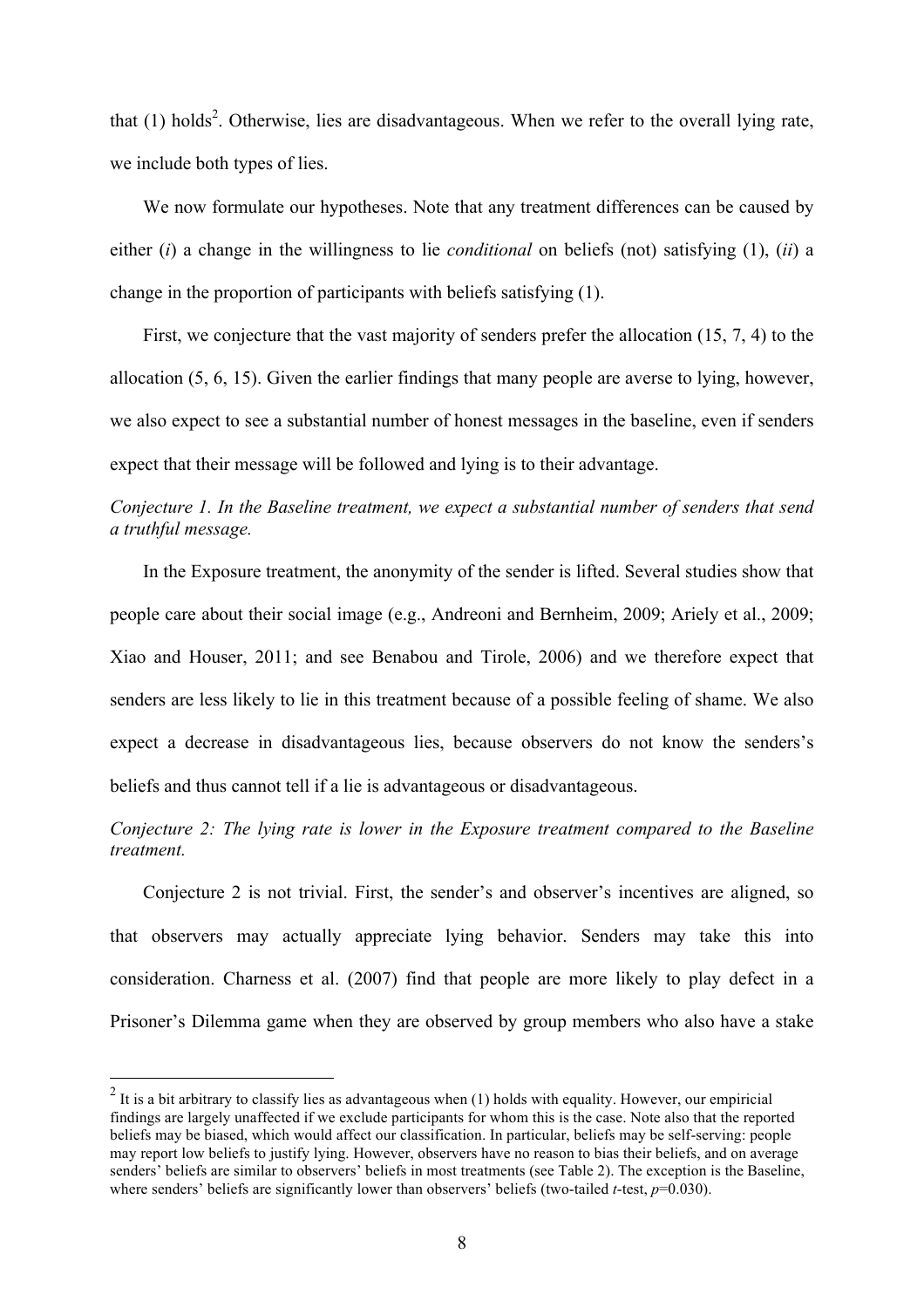in the outcome. Second, receivers may also expect a lower lying rate, and follow the message more often. This makes lying more attractive. This latter effect is quite subtle, however, and we do not expect it to play in important role. Receivers have very little basis to form their expectations on, and are therefore unlikely to change their behavior. In the analysis, we can control for any changes in beliefs.

The Chat treatment allows senders to motivate their choice and observers to express their moral viewpoint. This may lead to a decrease in the lying rate if observers express disapproval and senders care about their image, as it has been shown that anticipated verbal feedback may increase pro-social behavior (Ellingsen and Johannesson, 2008). Alternatively, this may lead to an increase in the lying rate if the observer shows approval, which may reduce guilt aversion. Senders and observers can also discuss the optimal strategy, changing the sender's beliefs. The effect on lying rates can go either way depending on how beliefs shift. The team treatment in Sutter  $(2009)$  probably comes closest to our treatment.<sup>3</sup> He finds that lying rates are lower in teams compared to individuals, which is for the most part driven by senders' more pessimistic beliefs. Based on his findings, we formulate our next conjecture: *Conjecture 3: The opportunity to chat has a negative effect on the total lying rate due to more pessimistic beliefs by senders that receivers will follow the message. Conditional on beliefs, the lying rate is the same as in the Baseline.* 

In the Snitch treatment, observers can tell on senders by revealing the lie to the receiver at a small cost to themselves (they sacrifice  $\epsilon$ 1). Thus, potentially a lie is now observed by both the observer as well as the receiver. This makes lying less attractive for senders who dislike being exposed as dishonest, especially since receivers learn that senders tried to mislead them. Although selfish observers should never denounce, Reuben and Stephenson (2013) have shown that a number of individuals are willing to report the lies of others only

<sup>&</sup>lt;sup>3</sup> In his study, teams played the original game by Gneezy (2005) but senders decided as a team which message to send. Team members could interact face-to-face. The possible payoffs were identical for all team members.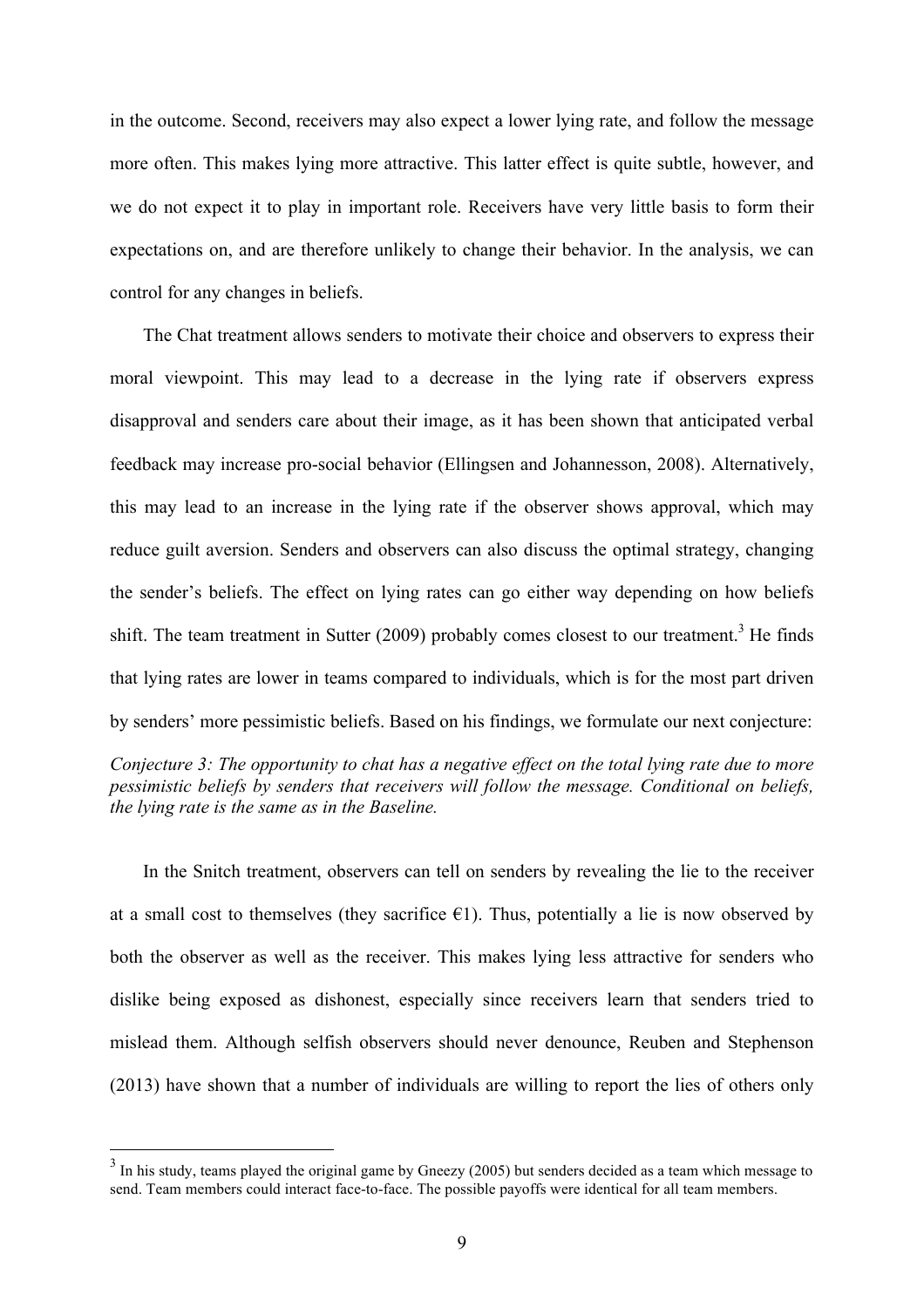when groups cannot select their members, like in our experiment.<sup>4</sup> Note also that lying becomes less attractive because the message is less likely to be followed (see (1)). The proportion of senders for whom lying is advantageous decreases, which reduces the overall lying rate. There is a possible countereffect to this "snitch effect". Not getting a message from the observer makes the sender's message more credible to the receiver. This makes lying more attractive. For the same reason as above, we do not expect receivers to change their behavior substantially, and thus expect that this "credibility effect" is dominated. In the empirical analysis, we control for changes in beliefs and empirically determine the net effect.

*Conjecture 4: In the Snitch treatment, the fear of being denounced decreases the proportion of people for whom lying is advantageous, decreasing the lying rate. Conditional on beliefs, the lying rate is lower than in the Baseline because of the moral cost of denounciation.* 

### *2.4. Results*

Table 2 reports the overall lying rate in each treatment, and lying rates split by advantageous and disadvantageous lies. In line with the previous studies (e.g., Gneezy, 2005; Sutter, 2009) we find a substantial proportion of participants that send a truthful message. In the Baseline, 54.84 percent of the senders choose the true message. Even when lying is advantageous, 37.50 percent of senders are honest.

*Result 1. Consistent with conjecture C1, a substantial proportion of individuals tells the truth, even when lying is advantageous.*

<sup>&</sup>lt;sup>4</sup> In their setup, participants can report on others, but their own payoffs are unaffected.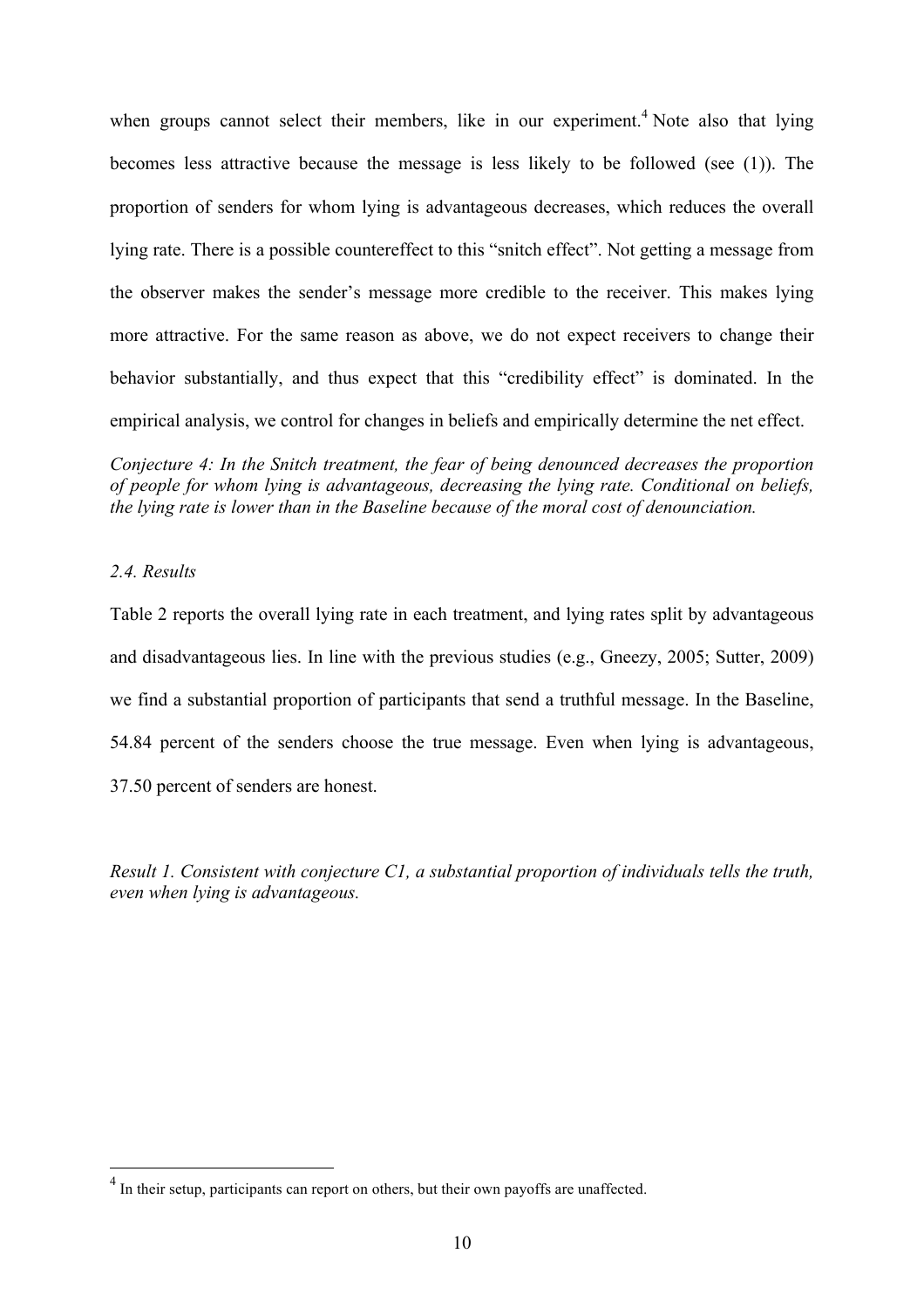| Treatment                                                    | <i>Baseline</i> | Exposure | Chat      | Snitch   |
|--------------------------------------------------------------|-----------------|----------|-----------|----------|
| Lying rate $(\% )$                                           |                 |          |           |          |
| A11                                                          | 45.16           | 47.22    | 41.93     | 58.06    |
| Lying is disadvantageous                                     | 26.67           | 25.00    | 14.29     | $55.00*$ |
| Lying is advantageous                                        | 62.50           | 65.00    | 64.71     | 63.64    |
|                                                              |                 |          |           |          |
| Mean reported beliefs that receivers follow $(\%)^a$         |                 |          |           |          |
| Senders                                                      | 47.94           | 52.97    | 45.58     | 54.29    |
| <b>Observers</b>                                             | 59.74           | 50.93    | $46.19**$ | 59.45    |
|                                                              |                 |          |           |          |
| Percentage of receivers following the message <sup>b</sup> : | 74.19           | 77.78    | 74.19     | 80.00    |
|                                                              |                 |          |           |          |
| Mean reported beliefs that observers reveal lie $(\%)$ :     |                 |          |           | 42.74    |
| Percentage of observers revealing lie:                       |                 |          |           | 51.61    |

#### **Table 2. Lying rates by treatment**

*Note*: Statistical tests compare treatments to the baseline treatment. \*\* indicates significance at the 0.5 level and \*\*\* at the 0.01 level in two-tailed proportion tests (for truth, lies, and following decisions) or Mann-Whitney tests (for mean beliefs). <sup>a</sup> In the Snitch treatment, the value is conditional on the observer not revealing the lie. <sup>b</sup> In the Snitch treatment, the value is conditional on not receiving a message from the observer.

In the Exposure treatment, contrary to conjecture C2, we do not find a decrease in the lying rate. This is true for advantageous as well as disadvantageous lies.

In the Chat treatment, we again find a very similar lying rate compared to the Baseline treatment. The chats do not make senders more pessimistic: average beliefs by senders that their message will be followed are almost the same. Observers, on the other hand, become significantly more pessimistic, lowering their beliefs on average from 59.74 to 46.19 (t-test,  $p=0.017$ ,  $N=62$ ).<sup>5</sup> Observers have more optimistic beliefs than senders in the Baseline, but end up with the same average beliefs in the Chat treatment. Moreover, the beliefs of senders and observers become highly correlated (Pearson's correlation coefficient 0.498,  $p = 0.004$ ,  $N =$ 31), indicating that they discuss their expectations about the receiver's behavior.

If the senders' beliefs and the lying rates are similar across the two treatments, one may suspect that observers did not express much disapproval towards lying. Indeed, upon inspection of the chats, we did not encounter a single conversation in which moral aspects

 <sup>5</sup> Unless specified otherwise, all the non-parametric tests reported in this paper are two-tailed.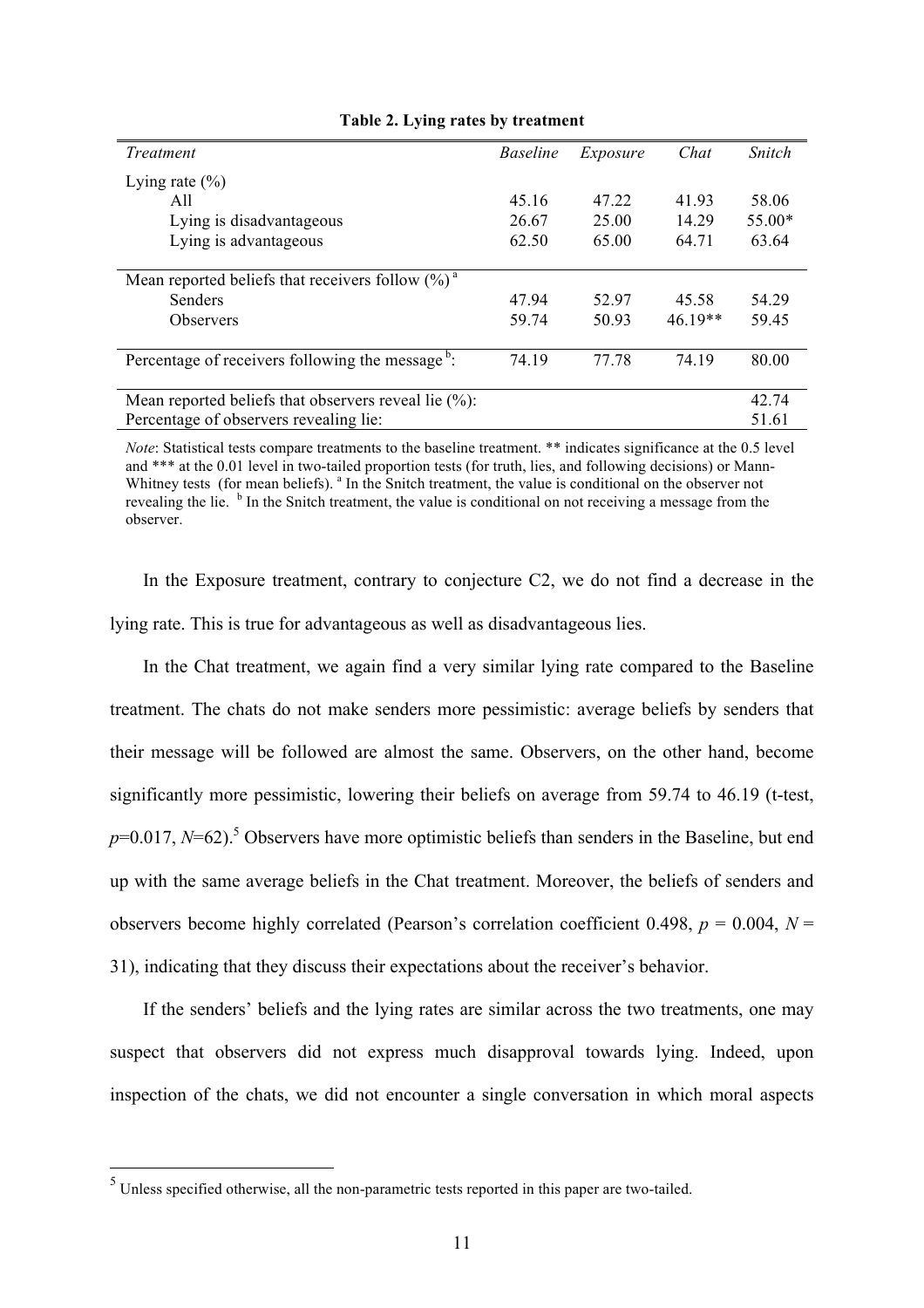were mentioned, although moral hypocrisy can be detected in one conversation.<sup>6</sup> In contrast, participants frequently discussed the fact that receivers may not believe the message (19 out of 29 conversations) and strategies to mislead receivers.<sup>7</sup> It is worthwhile to note that several senders solicit advice from observers (10 out of 29), and that those who solicit advice are much less likely to lie: 10 vs. 58 percent (proportion test, *p*=0.013, *N*=29). Senders who solicit advice tend to believe that lying is not advantageous: 60 percent of senders who solicit advice have beliefs such that (1) does not hold, vs. 42 percent for senders that do not solicit advice. This difference is not significant, though (proportion test, *p*=0.359, *N*=29).

Turning to the Snitch treatment, we observe that in contrast to conjecture C4, the lying rate is somewhat higher than in the Baseline treatment, although the difference of about 13 percentage points is not significant (proportion test,  $p=0.393$ ). We pointed out before that a higher lying rate is possible if the credibility effect dominates. We find little evidence of this, however. The proportion of people who believe that lying is advantageous (35 percent) is below that in the Baseline (52 percent). There is a remarkable difference with the Baseline, though. Of participants who believe that lying is disadvantageous, 55 percent lie, more than double the percentage of the Baseline (proportion test, *p*=0.094, *N*=35). Possibly, senders prefer to delegate the decision to the observer, to share responsibility. If they would send a truthful message, the observers cannot take any action.

An econometric analysis confirms these findings. Table A1 in the Online Appendix reports estimates from a linear probability model. Without any further controls, none of the treatments increases the lying rate significantly compared to the Baseline treatment (column

 $6$  "S(ender): We can either play honest and propose Y, or propose X and the two of us earn more but he will not know. O(observer): By proposing Y, he will perhaps believe that we are lying and choose the other option, which is all benefit for you. That's it. S: Yes, it is what I think. It is very likely that he will choose the other option. O: And then, at least we will have been honest! S: Thus, one can say Y in order to have good conscience while hoping that he will do the opposite! O: Exactly! S: Fine. Then, I'll send him Y."

 $\frac{7}{10}$  We also encountered third-level reasoning: "S(ender): We tell the truth and we bet on the fact that she will do the opposite, by choosing message 2. O(bserver): Yes, I think that she will not trust. I agree to tell the truth. S: OK, but if she is ahead of us and thus if she does what we say….we'll be screwed up. O: Yes there is always a risk. But I think it is less likely between the two possibilities."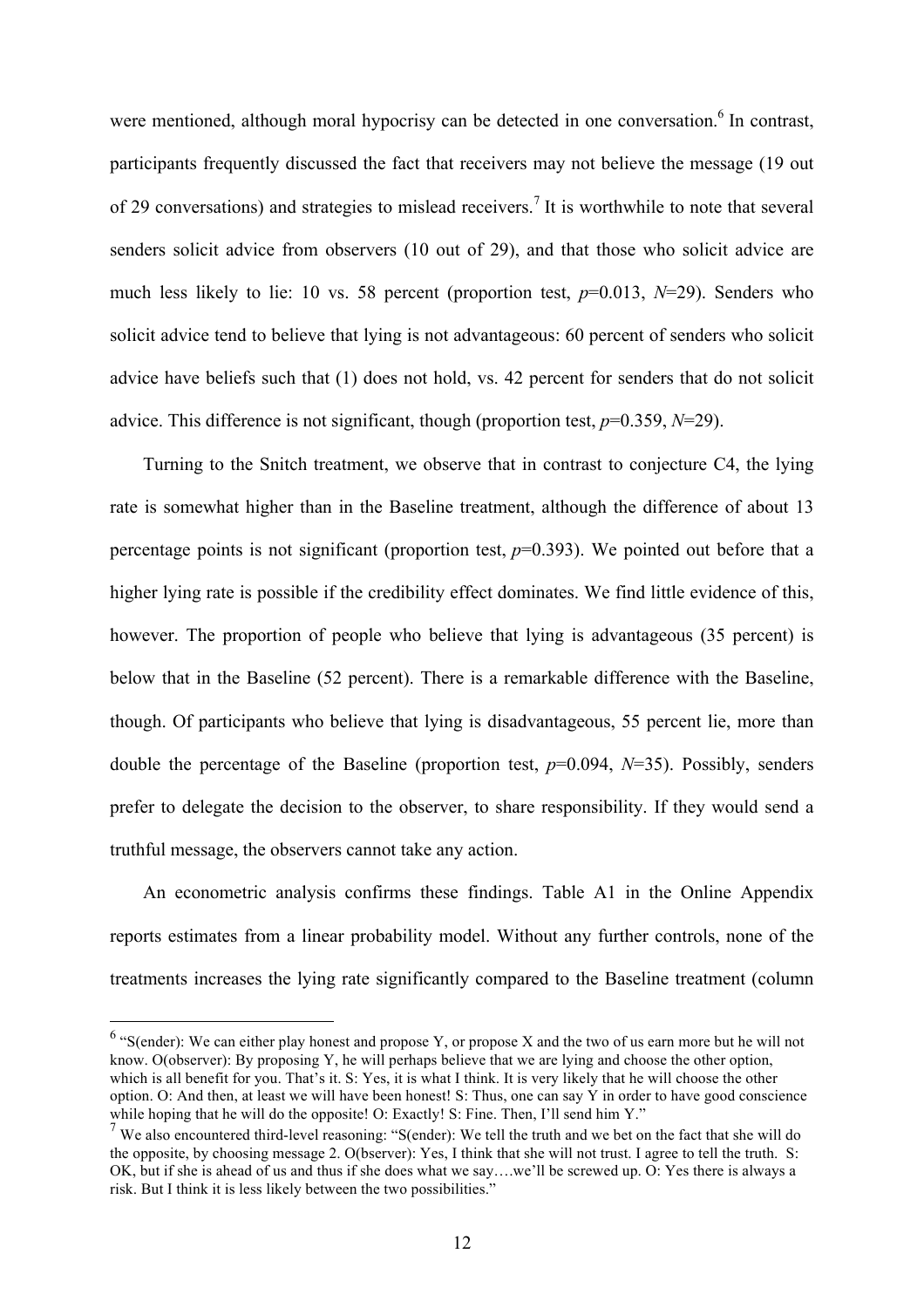1). When we split the sample by disadvantageous versus advantageous lies (columns 2 and 3) the lying rate is significantly higher in the Snitch treatment for senders who believe that lying is disadvantageous. Controlling for individual characteristics, including gender, age, risk attitude and Machiavellian score, does not affect the estimates (columns 4 and 5).

*Result 2*: Conjectures C2 to C4 are not supported by the data. The lying rate is not lower in the Exposure treatment than in the Baseline. The possibility to chat does not decrease the beliefs about the receivers' trust in the message. Finally the risk of being denounced does not make senders more reluctant to lie; a majority of senders who believe that their message will not be followed are lying as if to delegate the responsibility to the observer.

### III. EXPERIMENT 2

The deception game of Experiment 1 has attractive features, but a disadvantage is that participants may engage in strategic truth telling in order to mislead receivers. Such choices ("strategic truths") cannot be classified as lies. They emanate from the group of participants who believe that lying is disadvantageous to themselves. However, in this group there are also participants that do not wish to deceive receivers per se, but are averse to lying.

To account for this, we ran two additional treatments of the exposure treatment using a design inspired by Erat and Gneezy (2012). The *Exposure* 10 treatment is like the Exposure treatment, except that the number of options and messages is ten instead of two. In only one of those ten options, the sender earns the high payoff; the nine other options give the sender the low payoff. This largely eliminates incentives for strategic truth telling. Even if senders expect receivers not to follow the message, telling the truth is unlikely to result in the sender's preferred option. In *Exposure 10 Conflict*, we introduced a conflict of interest between the sender and the observer. It is similar to the Exposure 10 treatment, except that the possible payoff vectors are (15, 7, 4) and (5, 15, 6). Note that the total earnings are still 26 in both cases. Wiltermuth (2011) and Gino *et al*. (2013) have shown that the mere presence of a thirdparty who benefits from a dishonest behavior allows individuals to self-justify unethical behavior that increases their own payoff. This justification disappears when their payoffs are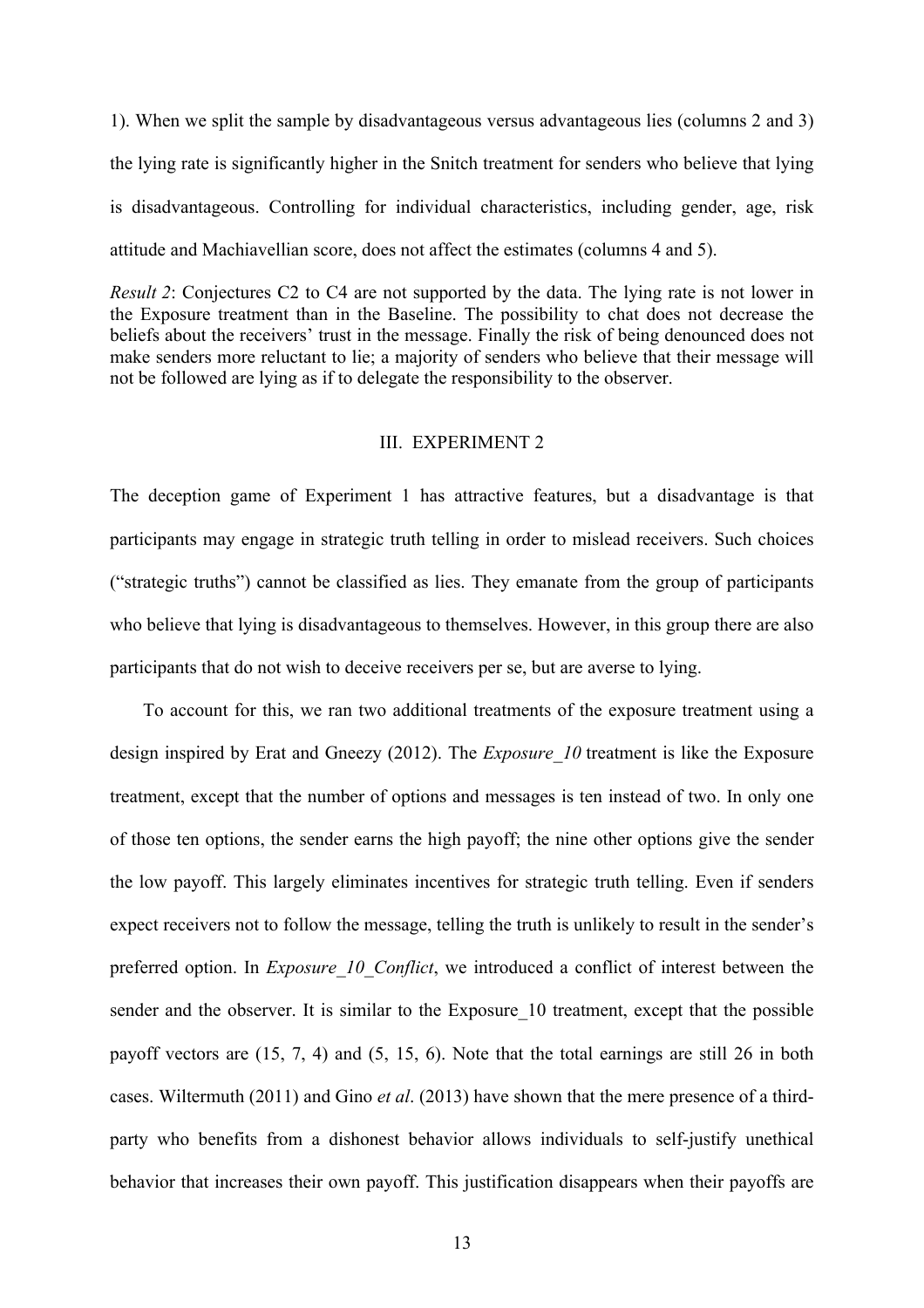misaligned. Our conjecture is that the misalignment of payoffs between the sender and the two other players reduces lying behavior.

Table 3 reports the lying rates for those two treatments. We focus on participants who believe that lying is advantageous, which is the vast majority of participants. In Exposure 10, the lying rate for this group is 83, more than 20 percentage points higher than in the Baseline.<sup>8</sup> Thus, even when there can be little doubt about their intentions, senders are still very willing to lie when they can be identified. Strikingly, even in Exposure\_10\_conflict, where the payoffs are misaligned, the lying rate is not reduced. The difference in payoffs between lying successfully and reporting the truth is so large that the temptation of increasing one's payoff apparently exceeds the moral cost of dishonesty, even when dishonesty is publicly exposed.

*Result 3. When strategic truths are ruled out by design, the temptation of an advantageous lie is stronger than the moral cost associated with the public display of dishonesty even in front of one's potential victim and independent on whether or not there is a conflict of interest.*

| <i>Treatment</i>                                   | Exposure 10 | Exposure 10 conflict |
|----------------------------------------------------|-------------|----------------------|
| Lying rate $(\% )$                                 |             |                      |
| A11                                                | 84.38       | 82.76                |
| Lying is disadvantageous                           | 100.00      | 100.00               |
| Lying is advantageous                              | 83.33       | 79.17                |
| Mean reported beliefs that receivers follow $(\%)$ |             |                      |
| Senders                                            | 55.84       | 40.38**              |
| <b>Observers</b>                                   | 42.97       | 48.21                |
| Percentage of receivers following                  | 62.50       | 75.86                |

**Table 3. Summary statistics - Ten-option treatments**

*Note*: Statistical tests compare treatments to Exposure 10. \*\* indicates significance at the 0.5 level in twotailed proportion tests (for truth, lies, and following decisions) or Mann-Whitney tests (for mean beliefs).

 $8$  The difference with the Baseline may be due to the fact that in nine out of ten options, the sender earns less than the receiver, which he may feel as an excessively disadvantageous situation.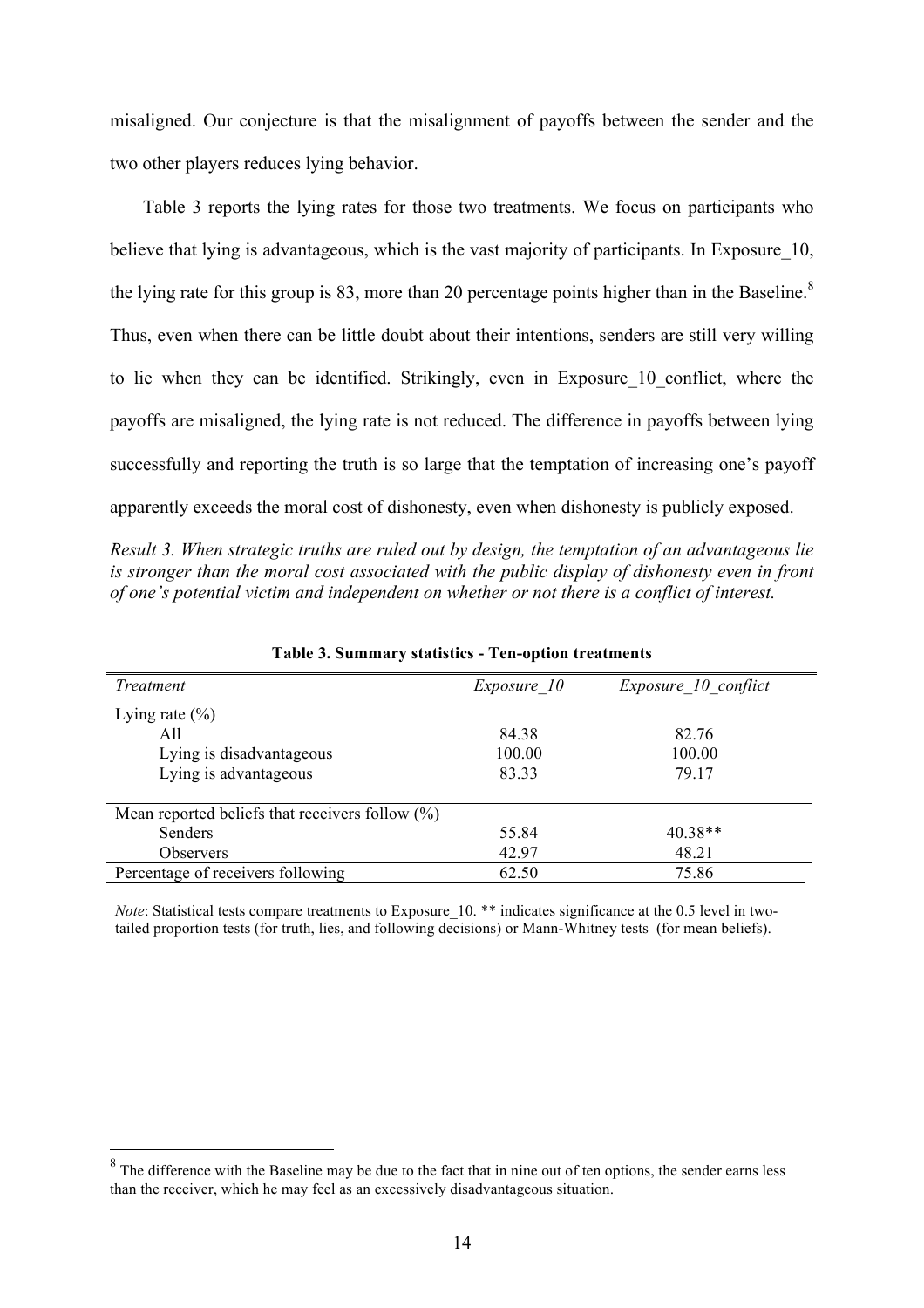## IV. CONCLUSION

We find that scrutinity has little effect on dishonest behavior. Being identified by another person does not reduce lying, even when lying is unambiguously advantageous and even when there is a conflict of interest with the observer. Our participants seem to feel neither shame nor guilt when lying. Our findings imply that a transparency policy is not sufficient to deter lying. This suggests exploring other policies, like the punishment of dishonesty or rewarding honesty. For example in a three-player game similar to ours, Xiao (2013) has shown that punishment of the sender by the observer can reduce lying behavior but only when the punisher cannot profit himself from the punishment. Of course, several extensions can be thought of. In particular, it would be interesting to vary the payoff distribution to introduce more equal distributions either in case of honesty or in case of dishonesty.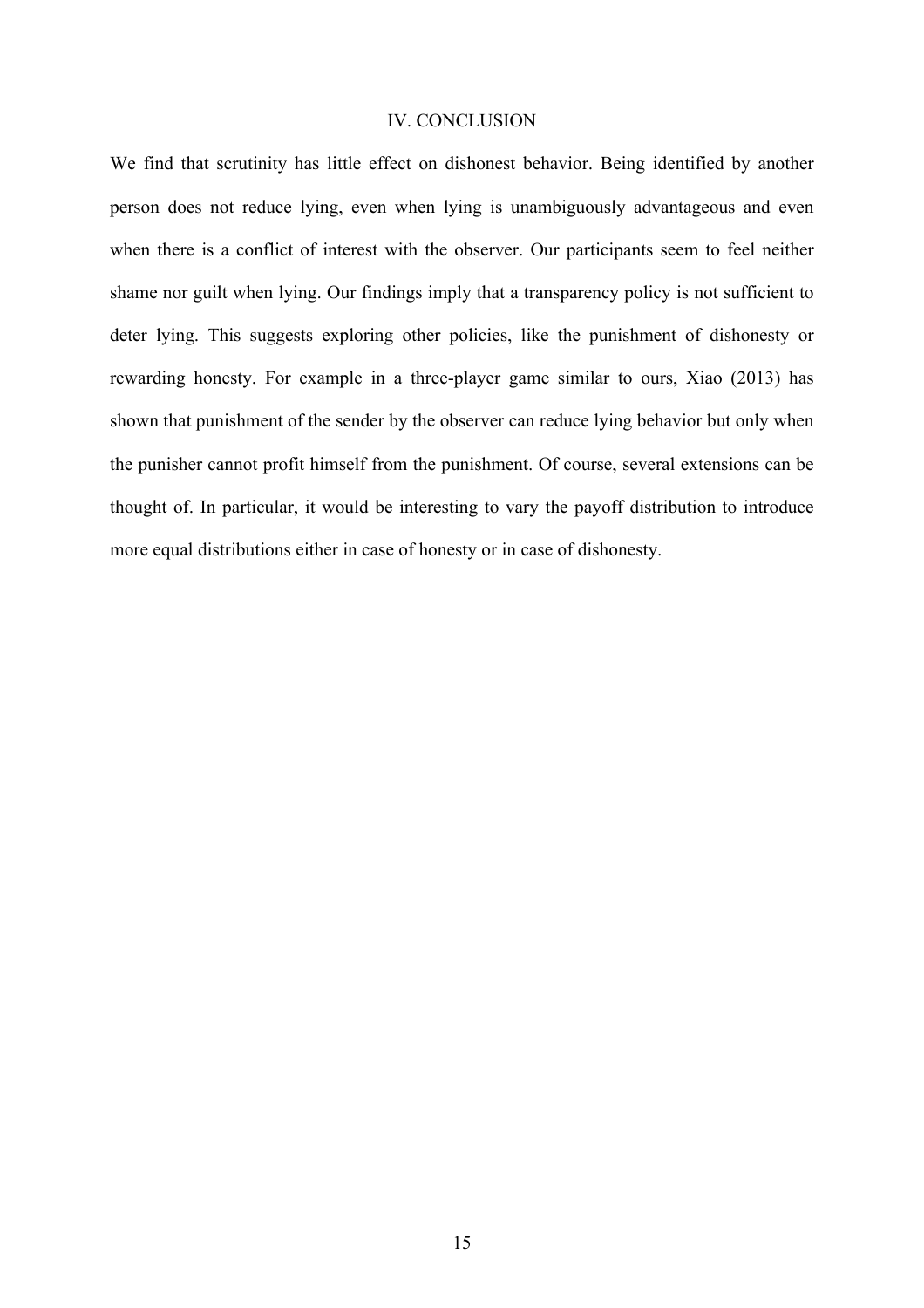#### **References**

- Andreoni, J., and B.D. Bernheim. 2009. "Social Image and the 50–50 Norm: A Theoretical and Experimental Analysis of Audience Effects." Econometrica 77(5): 1607-1636.
- Ariely, D., A. Bracha, and S. Meier. 2009. "Doing Good or Doing Well? Image Motivation and Monetary Incentives in Behaving Prosocially." American Economic Review 99(1), 544-555.
- Ariely, D. 2012. The (Honest) Truth About Dishonesty. New-York: Harper Collins Publishers.
- Battigalli, P., and M. Dufwenberg. 2007. "Guilt in Games." American Economic Review 97: 170–176
- Benabou, R., and J. Tirole, 2006. "Incentives and prosocial behavior." American Economic Review 96(5): 1652-1678.
- Belot, M., V. Bhaskar, and J. van de Ven, 2009. "Promises and Cooperation: Evidence from a TV Game Show." Journal of Economic Behavior & Organization 73(3): 396-405.
- Belot, M., and M. Schroder, 2013. "Does Monitoring Work? A Field Experiment with Multiple Forms of Counterproductive Behaviour." Mimeo.
- Charness, G., and M. Dufwenberg. 2006. "Promises and partnership." Econometrica 74(6):1579–1601.
- Charness, G., and U. Gneezy. 2012. "Strong evidence for gender differences in risk-taking." Journal of Economic Behavior & Organization 83: 50–58.
- Charness, G., D. Masclet, and M.C. Villeval. 2014. "The dark side of competition for status." Management Science 60(1): 38–55.
- Charness, G., L. Rigotti, and A. Rustichini. 2007. "Individual Behavior and Group Membership." American Economic Review, 97(4): 1340-1352.
- Christie, R. and F. Geis. 1970. Studies in Machiavellianism. New-York: Academic Press.
- Cohn, A., E. Fehr, and M. Marechal. 2014. "Does the business culture in the banking industry favour dishonesty?" Nature, November.
- Ellingsen, T. and M. Johannesson. 2008. "Anticipated verbal feedback induces altruistic behavior." Evolution and Human Behaviour 29(2), 100–105.
- Ellingsen, T., M. Johanneson, and J. Lilja. 2009. "Trust and Truth." Economic Journal 119 (534): 252–276.
- Ellingsen, T., M. Johannesson, S. Tjøtta, and G. Torsvik. 2010. "Testing guilt aversion." Games and Economic Behavior 68: 95–107.
- Erat, S., and U. Gneezy. 2012. "White Lies." Management Science 58(4): 723-733.
- Fischbacher, U. 2007. "z-Tree: Zurich Toolbox for Ready-made Economic Experiments." Experimental Economics 10(2): 171-178.
- Fischbacher, U., and F. Föllmi-Heusi. 2013. "Lies in Disguise. An experimental study on cheating." Journal of the European Economic Association 11(3): 525-547.
- Fleming, P., and S. Zyglidopoulos, 2008. "The escalation of deception in organizations. " Journal of Business Ethics 81(4): 837-850.
- Gibson, R., C. Tanner, and A. Wagner. 2013. "Preferences for truthfulness: Heterogeneity among and within individuals." American Economic Review 103(1): 532-548.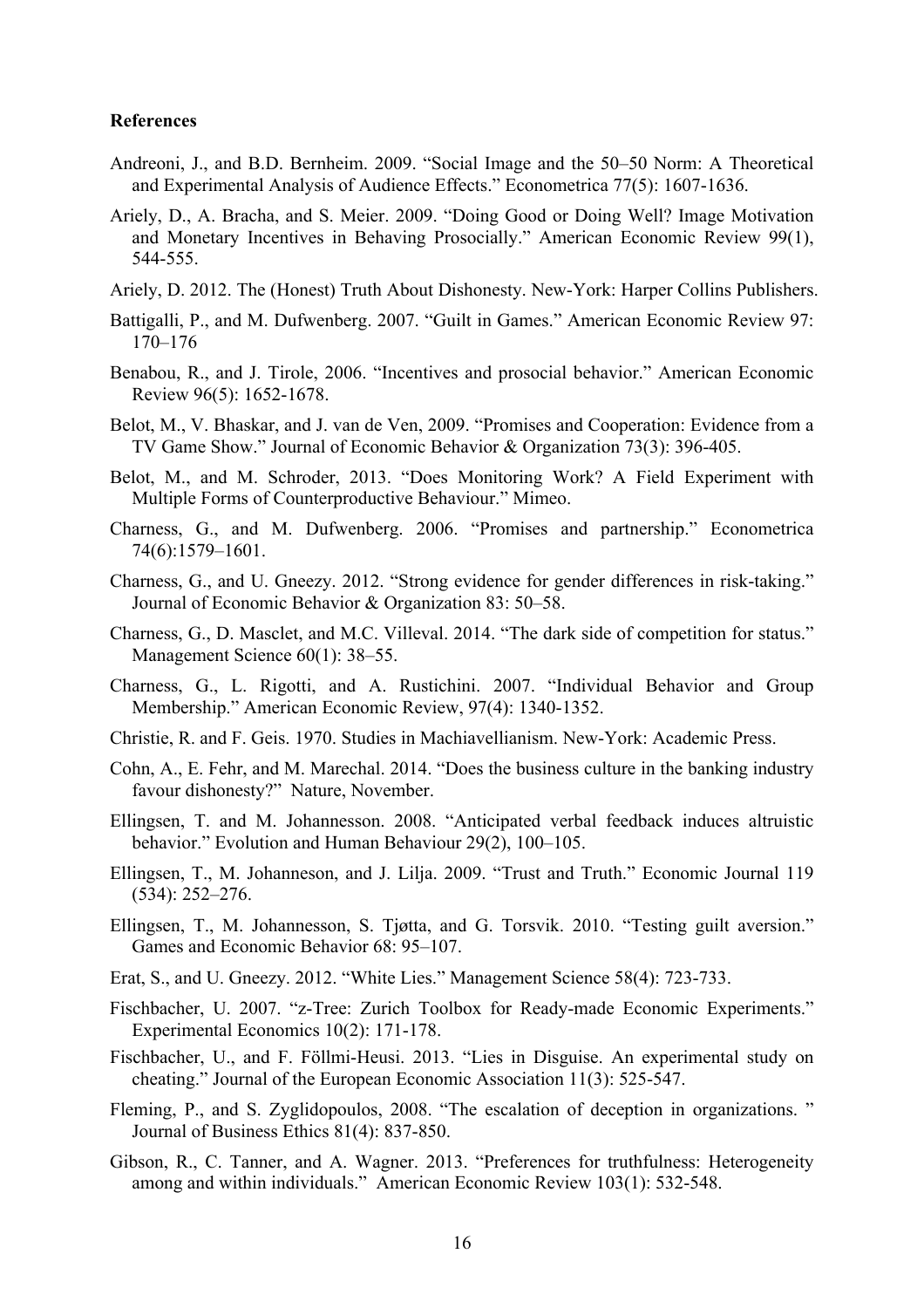- Gino, F., S. Ayal, and D. Ariely. 2009. "Contagion and differentiation in unethical behavior: the effect of one bad apple on the barrel." Psychological Science 20(3): 393–398.
- Gino, F., S. Ayal, and D. Ariely. 2013. "Self-serving altruism? The lure of unethical actions that benefit others." Journal of Economic Behavior & Organization 93: 285–292.
- Gneezy, U. 2005. "Deception: The role of consequences." American Economic Review 95 (1): 384–394.
- Gneezy, U., and J. Potters. 1997. "An experiment on risk taking and evaluation periods. " The Quarterly Journal of Economics 112(2): 631-645.
- Greiner, B. 2004. "An Online Recruitment System for Economic Experiments." Kurt Kremer, Voler Macho (eds). Forschung und wissenschaftliches Rechnen, GWDG Bericht 63, Gttingen: Ges. fr Wiss. Datenverarbeitung, 79–93.
- Greve, H.R., D. Palmer and J.-E. Pozner. 2010. "Organizations Gone Wild." Academy of Management Annals 4(1): 53-107.
- Hao, L., and D. Houser, 2011. "Honest lies." Discussion Paper, ICES, George Mason University.
- Holt, C., and S. Laury. 2002. "Risk Aversion and Incentive Effects." American Economic Review 92 (5): 1644–1655.
- Lundquist, T., T. Ellingsen, E. Gribbe, and M. Johannesson. 2009. "The aversion to lying." Journal of Economic Behavior & Organization 70: 81–92.
- Mazar, N., O. Amir, and D. Ariely. 2008. "The Dishonesty of Honest People: A Theory of Self-Concept Maintenance." Journal of Marketing Research 45 (6): 633–644.
- Murphy, K.R. 1993. Honesty in the workplace. The Cypress series in work and science. Belmont, CA: Thomson Brooks/Cole publishing Co. 252 p.
- Pruckner, G.J., and R. Sausgruber. 2013. "Honesty on the Streets: A Field Study on Newspaper Purchasing." Journal of the European Economic Association 11(3): 661-679.
- Reuben, E., and M. Stephenson. 2013. "Nobody likes a rat: on the illingness to report lies and the consequences thereof. " Journal of Economic Behavior & Organization 93: 384-391.
- Sutter, M. 2009. "Deception Through Telling the Truth?! Experimental Evidence From Individuals and Teams." The Economic Journal 119: 47–60.
- Vanberg, C. 2008. "Why do people keep their promises? An experimental test of two explanations." Econometrica 76 (6): 1467–1480.
- Wang, J.T., M. Spezio, and C.F. Camerer. 2010. "Pinocchio's Pupil: Using Eyetracking and Pupil Dilation to Understand Truth Telling and Deception in Sender-Receiver Games." American Economic Review 100(3): 984-1007.
- Wiltermuth, S.S. 2011. "Cheating more when the spoils are split." Organizational Behavior and Human Decision Processes, 115(2): 157-168.
- Xiao, E., and D. Houser. 2011. "Punish in public." Journal of Public Economics 95(7-8): 1006-1017.
- Xiao (2013). "Profit-seeking punishment corrupts norm obedience." Games and Economic Behavior 77:321-344.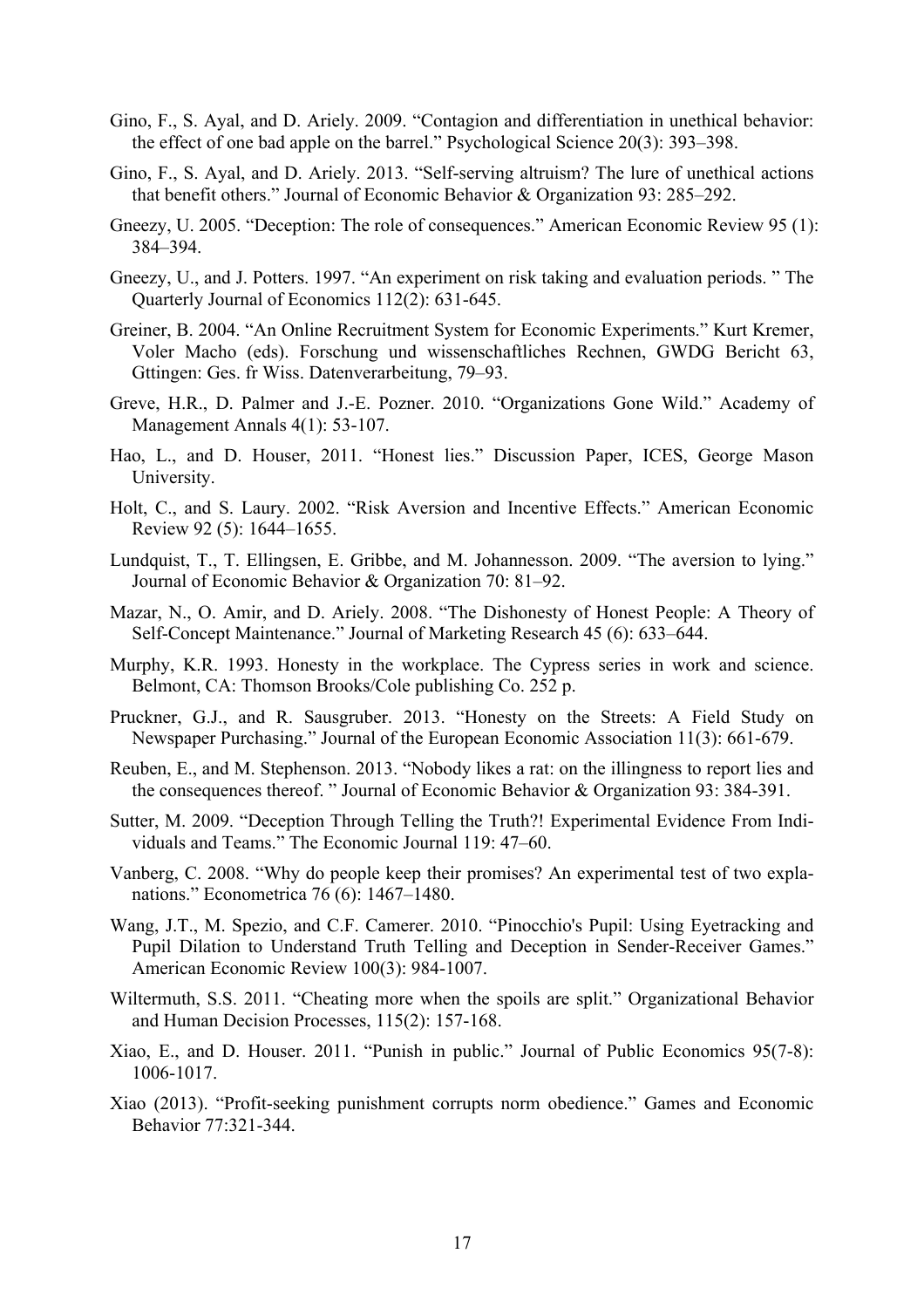## **Online Appendix 1. Instructions for the two-option treatments (translated from French)**

*These are the instructions for all the two-option treatments. The parts of the instructions that are specific to the Chat, Snitch and Exposure\_2 treatments are indicated in brackets.*

#### **A) Instructions for the senders**

Thank you for participating in this short experimental session on decision-making. This session consists of two completely independent parts. We have distributed the instructions for the first part. You will receive the instructions for the last part later.

You will be paid individually in cash in a separate room by someone who is not aware of the content of the experiment.

For the duration of the experiment, your decisions are anonymous; you will never enter your name into the computer. Please remain silent throughout the experiment. These instructions are for your own use only.

#### **Part 1**

You are called "**person A**" and you will be randomly matched with two other people who participate in this session, called "person B" and "person C."

None of you will ever know the identity of the other two participants.

[*In the Exposure\_2 treatment, the previous sentence was replaced with the following paragraph: You will never know the identity of the other two participants. Person C with whom you are matched will never know your identity or that of person B. In contrast, person B with whom you are matched will be able to identify you in the room. Indeed, at the beginning of this part before you make your decision, we will ask each person A to stand up, one by one. We will call you by the number on your tag and you will have to stand up (for example, if you have received the tag with number 1, it means that you are person A number 1). Person B with whom you are matched knows the number of your tag so that this person will be able to identify you in the room. In contrast, you will not be able to identify the person B that you are matched with. We asked person B not to make any sign that would allow you to identify him in the room. Person C knows that person B has identified you and that you cannot identify person B.*]

Two possible payment options are available to you and your co-participants in this part. The two payment options are:

 $\epsilon$  5 for you, 6  $\epsilon$  for person B and 15  $\epsilon$  for person C or:

 $\in$  15 for you, 7  $\in$  for person B and 4  $\in$  for person C.

At the beginning of this part, you and person B (but not person C) learn which distribution is called "option X" and which is called "option Y."

Person C must choose between option X and option Y to determine which option will be implemented. The only information that person C possesses is the information that you send him in a message [*Snitch treatment*: *and possibly the information that person B sends to him*]. In other words, person C will never know the monetary payoffs associated with each option, nor the differences between the earnings. Person C will never be informed about which option is best for each of the three persons.

We will ask you to choose one of the two following messages to send to person C: Message 1: "Option X earns you more money than option Y." Message 2: "Option Y earns you more money than option X."

We will send your message to person C and ask him to choose between option X and option Y. The choice of person C will determine the earnings of the three persons. However, person C will never know the amounts that were offered in the option that was not selected (that is to say, he will never know if your message was true or not).<sup>9</sup> In addition, person C will never know the amounts that you and person B earn depending on the different

<sup>&</sup>lt;sup>9</sup> The sentence: "that is to say, he will never know if your message was true or not" was not displayed in the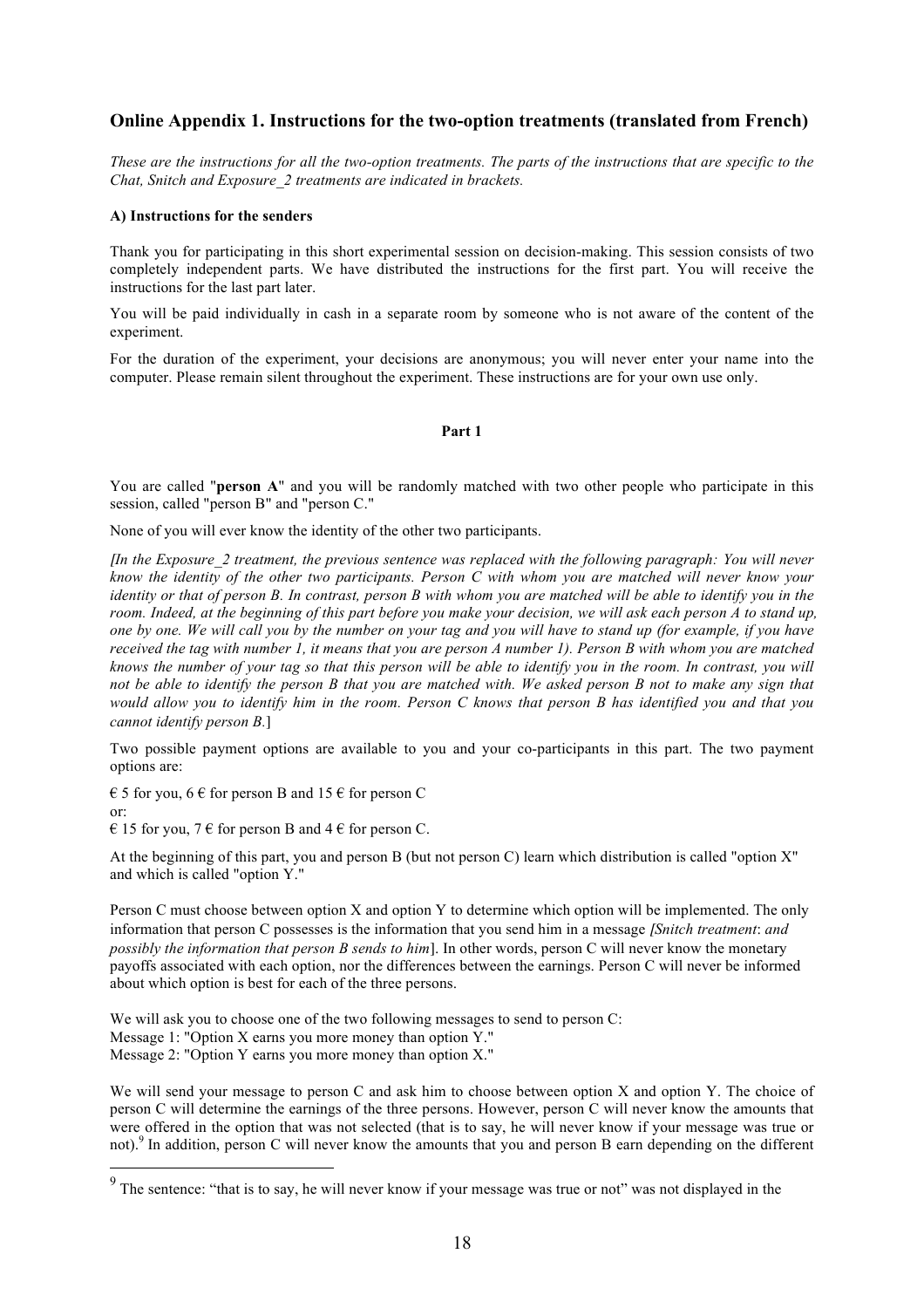options.

Person B receives the same information as you do: B is informed about the payoffs associated with each option, X and Y, and knows the two messages that you can send to person C. Person B is informed about the message you decide to send to person C, but he cannot send any message himself to person C. Person B makes no decision.<sup>10</sup> Both person B and person C know that you know the payoffs associated with each option.

[*Chat treatment only: Before you make your decision which message to send to person C, you have the opportunity to interact with person B using a chat box that appears on your screen. The only restriction regarding your interaction with person B is that it is forbidden to identify yourself or ask person B for identification, use foul language or threats. You have 3 minutes to chat with person B. Person C knows that you can chat with person B but he will never know the content of your discussion*. *Once the 3 minutes have elapsed, only you will enter on your computer the message that you have decided to send to person C.* ]

[*Snitch treatment only: Before seeing the message that you have selected, person B must decide whether or not to send the following message to person C in case your message is not true: "The message from person A is not true. Option … earns you more money than option …. ".* 

*- If your message is not true, the message from person B will be sent to person C only if B has decided to send a message.*

*- If your message is true, no message from person B is sent to person C.* 

*Person B will then be informed about the message that you actually chose to send to person C. But you will not know whether person B has decided to send a message to person C if your message is not true. Person C knows that if he receives a message from person B, it means that your message is not true. If he does not receive a message from person B, he does not know whether this is because your message is true or because person B has decided not to send him a message.*]

Person B will be informed about the message that you send to person C but he cannot send any message to person  $C<sup>11</sup>$ 

| Person                 | Information                                                                                                                                                                                                                                                                                                                                                                                                                                                                                                                                                                                                                                                                                                                  |
|------------------------|------------------------------------------------------------------------------------------------------------------------------------------------------------------------------------------------------------------------------------------------------------------------------------------------------------------------------------------------------------------------------------------------------------------------------------------------------------------------------------------------------------------------------------------------------------------------------------------------------------------------------------------------------------------------------------------------------------------------------|
| You                    | The existence of persons B and C<br>[Exposure 2 treatment only: The fact that person B with whom you are matched has<br><i>identified you in the room]</i><br>The payoffs of each person for each option<br>Which option is denoted "X" and which is denoted "Y"<br>The two possible messages<br>[Chat treatment only: The possibility to chat with person B]<br>[Snitch treatment only: The possibility for person B to send the other<br>message to person C if your message is not true. Note: If your message is not true, you<br>do not know wheter or not person B has sent a message to person C.]<br>Person B learns the message you decided to send to person C.<br>Your payoff after person C has chosen an option |
| What person B<br>knows | The existence of persons A and C<br>[Exposure 2 treatment only: Person B with whom you are matched has identified you<br>in the room]<br>The earnings of each person for each option<br>Which option is denoted "X" and which is denoted "Y"<br>The two possible messages<br>[Chat treatment only: The possibility to chat with you]<br>[Snitch treatment only: The possibility to send the other message to person $C$ only if<br>your message is not true                                                                                                                                                                                                                                                                  |

The following table summarizes the information possessed by persons A (you), B and C:

Snitch treatment.

<sup>&</sup>lt;sup>10</sup> The sentences: "but he cannot send any message himself to person C. Person B makes no decision" were not displayed in the Snitch treatment.

<sup>&</sup>lt;sup>11</sup> This sentence "but he cannot send any message to person C" was not displayed in the Snitch treatment.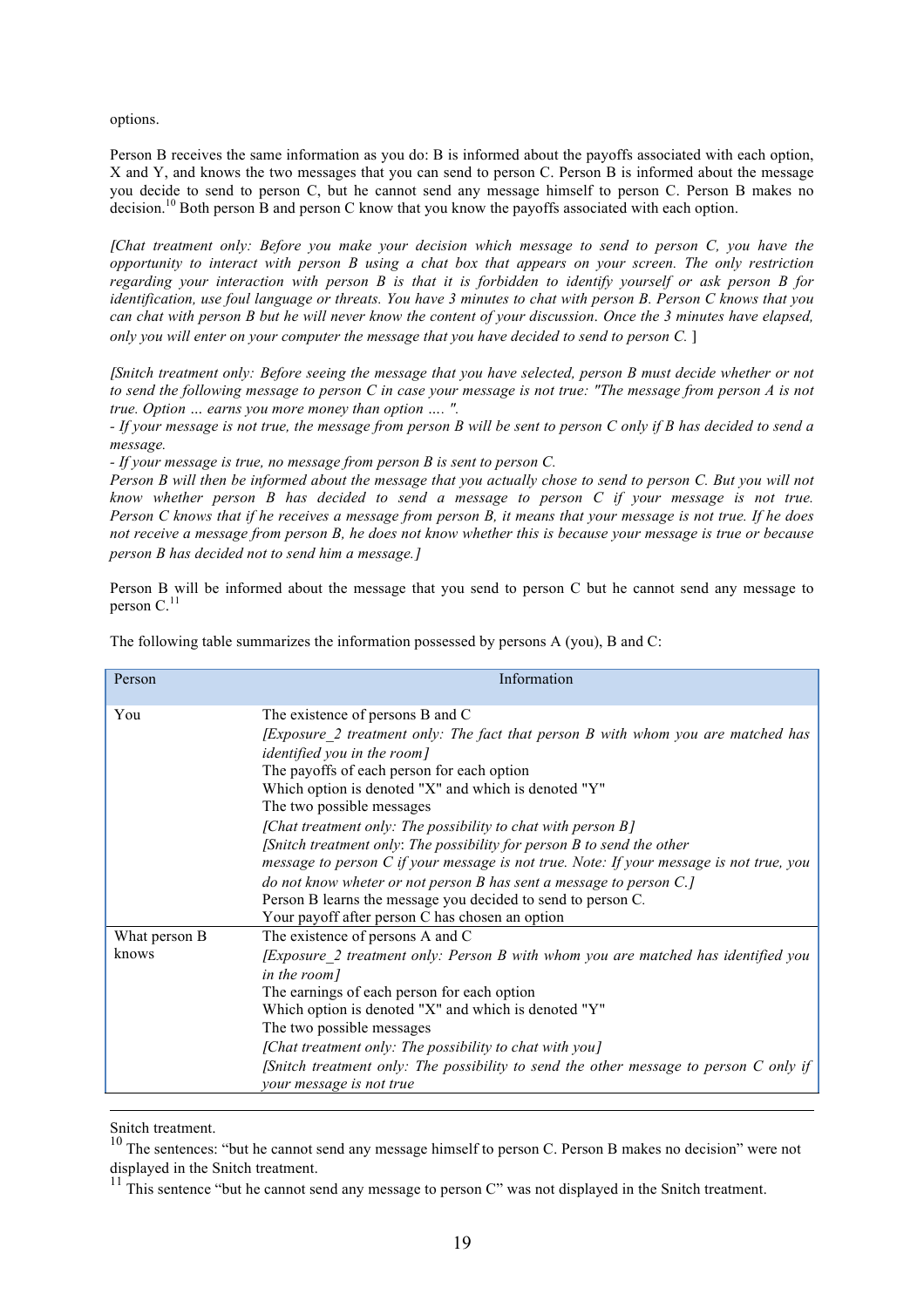|               | The fact that you (person $A$ ) does not know whether or not he sent a message to person                                                               |
|---------------|--------------------------------------------------------------------------------------------------------------------------------------------------------|
|               | C. 1                                                                                                                                                   |
|               | The message you (person A) decided to send to person C                                                                                                 |
|               | His payoff after person C has chosen an option                                                                                                         |
| What person C | The existence of persons A and B                                                                                                                       |
| knows         | [Exposure 2 treatment only: Person B with whom you are matched has identified you                                                                      |
|               | in the room but you cannot identify who is person $B$ ]                                                                                                |
|               | The two possible messages                                                                                                                              |
|               | [Chat treatment only: The chat opportunity between you and person B]                                                                                   |
|               | The message that you (person A) decided to send to him                                                                                                 |
|               | [Snitch treatment only: The fact that receiving a message from person B means that<br>your message is not true                                         |
|               | The fact that you do not know whether or not he received a message from person B.]                                                                     |
|               | Person B learns the message that you (person A) decided to send to person C.                                                                           |
|               | His payoff after choosing an option                                                                                                                    |
|               | Note: C knows neither the payoffs at stake, nor the payoffs associated with each option,<br>nor which option is the best for each of the three persons |
|               | [Chat treatment only: nor the content of the discussion between you and person B.]                                                                     |

All decisions are taken only once.

At the end of the session, you, person B and person C will only be informed about one's own payoff. In the second part, you will no longer be matched with any participant.

Please, read these instructions again. If you have any question, raise your hand and we will answer your questions in private.

#### **Part 2**

[*The instructions for Part 2 were displayed on the subjects' screen after completion of part 1.*]

#### Description of the task

You receive 100 tokens (with 100 tokens=  $E2$ ). We ask you to choose the number of tokens (between 0 and 100, 0 and 100 included) that you are willing to invest in a risky investment. You keep the tokens that you do not invest.

The investment

The investment is successful with chance one out of two. If it is a success, you receive 2.5 times the number of tokens you have invested. If the investment is not a success, you lose the tokens you have invested.

Example 1. You invest 0 tokens. You earn (100-0)=100.

Example 2. You invest 50 tokens. If the investment is a success, you earn:  $(100 - 50) + 2.5*50= 175$ . If the investment is not a success, you earn:  $(100-50) + 0 = 50$ .

Example 3. You invest 100 tokens. If the investment is a success, you earn:  $(100 - 100) + 2.5*100 = 250$ . If the investment is not a success, you earn:  $(100-100) + 0 = 0$ .

How do we determine if your investment is a success?

We ask you to choose a color among the two following colors: red and black. Then, click the button "random" draw". Each color has a chance of one out of two to be randomly drawn by the computer program.

If the randomly drawn color is the color that you have selected, the investment is a success.

If the randomly drawn color is not the color you have selected, the investment is not a success.

To sum up: you choose the number of tokens to invest, then you choose the color. Then you click the button for the random draw.

Your earnings will be added to your previous earnings.

---------------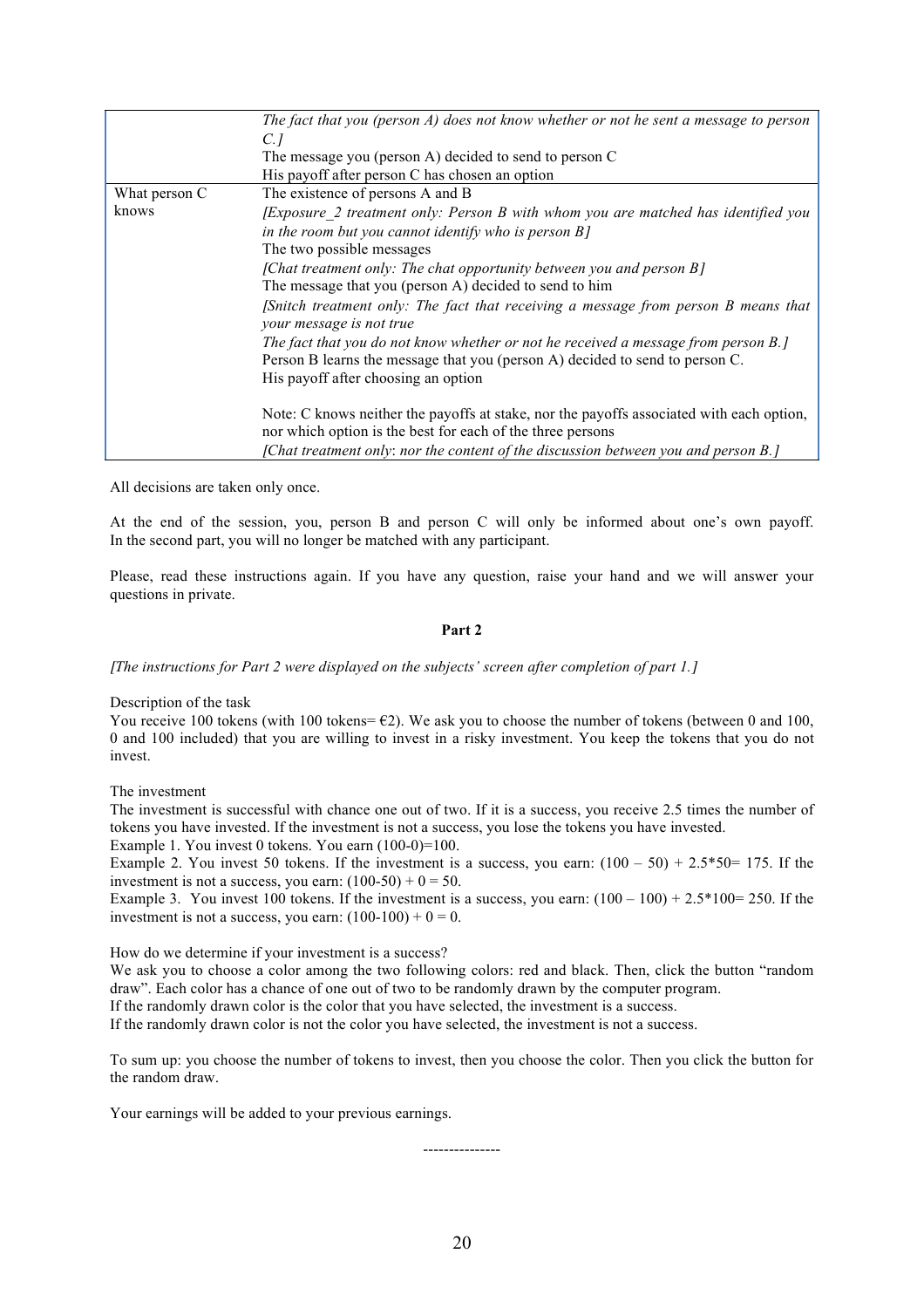#### **B) Instructions for the observers**

Thank you for participating in this short experimental session on decision-making. This session consists of two completely independent parts. We have distributed the instructions for the first part. You will receive the instructions for the last part later.

You will be paid individually in cash in a separate room by someone who is not aware of the content of the experiment.

For the duration of the experiment, your decisions are anonymous; you will never enter your name into the computer. Please remain silent throughout the experiment. These instructions are for your own use only.

#### **Part 1**

You are called "**person B**" and you will be randomly matched with two other people who participate in this session, called "person A" and "person C."

None of you will ever know the identity of the other two participants.

[*In the Exposure\_2 treatment, the previous sentence was replaced with the following paragraph: Persons A and C with whom you are matched will never know your identity. You will never know the identity of person C. In contrast, you will be able to identify the person A with whom you are matched in the room. Indeed, at the beginning of this part before decisions are made, we will ask each person A to stand up, one by one. We will call each person A by the number on his tag and person A will have to stand up. You know the number of the tag of the person A with whom you have been matched: it is the number indicated on the tag we gave you (for example, if you have received the tag with number 1, it means that you are matched with person A number 1). Thus, you will be able to identify the person A with whom you are matched. In contrast, person A will not be able to identify you. We ask you not to make any sign that would allow person A to identify you in the room. Person C knows that you can identify person A and that person A cannot identify you.*]

Two possible payment options are available to you and your co-participants in this part. The two payment options are:

 $\epsilon$  5 for person A, 6  $\epsilon$  for you and 15  $\epsilon$  for person C

or:

 $\in$  15 for person A, 7  $\in$  for you and 4  $\in$  for person C.

At the beginning of this part, you and person A (but not person C) learn which distribution is called "option X" and which is called "option Y."

Person C must choose between option X and option Y to determine which option will be implemented. The only information person C possesses is the information that person A sends him in a message [*Snitch treatment*: *and possibly the information that you send to him*]. Person C will never know the monetary payoffs associated with each option, nor the differences between the earnings. Person C will never be informed about which option is best for each of the three persons.

We will ask person A to choose one of the two following messages to send to person C: Message 1: "Option X earns you more money than option Y." Message 2: "Option Y earns you more money than option X."

We will send the message by person A to person C and ask him to choose between option X and option Y. The choice of person C will determine the earnings of the three persons. However, person C will never know the amounts that were offered in the option that was not selected (that is to say, he will never know if the message of person A was true or not).<sup>12</sup> In addition, person C will never know the amounts that you and person A earn depending on the different options.

<sup>&</sup>lt;sup>12</sup> The sentence: "that is to say, he will never know if your message was true or not" was not displayed in the Snitch treatment.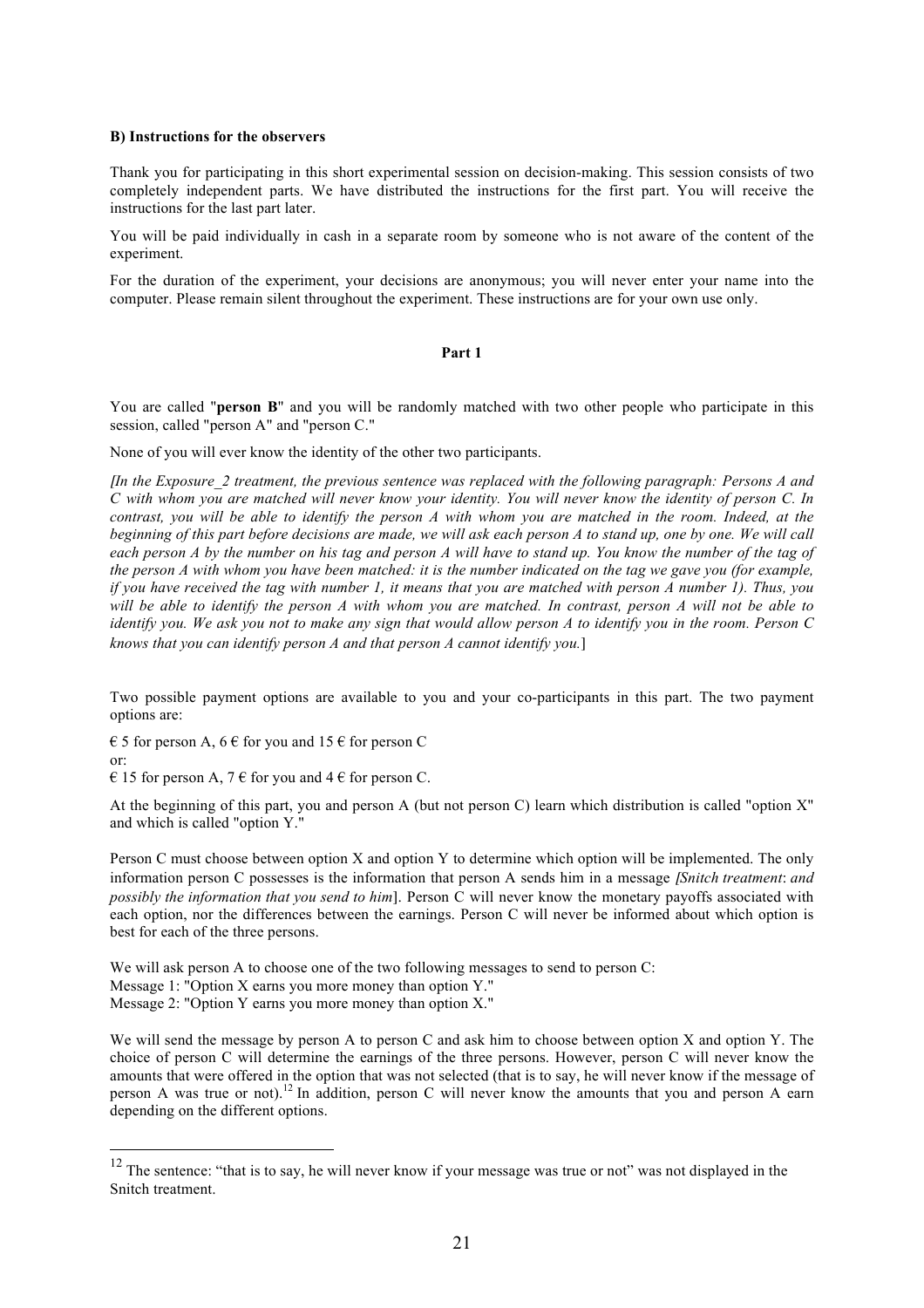[*Chat treatment only: Before person A makes his decision about the message to send to person C, you have the opportunity to interact with person A using a chat box that appears on your screen. The only restriction regarding your interaction with person A is that it is forbidden to identify yourself or to ask person A for identification, use foul language or threats. You have 3 minutes to chat with person A. Person C knows that you can chat with person A but he will never know the content of your discussion*. *Once the 3 minutes have elapsed, only person A will enter on his computer the message that he has decided to send to person C.* ]

[*Snitch treatment only: Before seeing the message that person A has selected, you must decide whether or not to send the following message to person C in the case the message sent by person A is not true: "The message from person A is not true. Option … earns you more money than option …. ".* 

*- If person A's message is not true, your message will be sent to person C only if you have decided to send a message.*

*- If person A's message is true, you cannot send a message to person C.* 

You will then be informed of the message that person A actually chose to send to person C. But person A will not *know whether you have decided to send a message to person C if his message is not true. Person C knows that if he receives a message from you, it means that the message of person A is not true. If he does not receive a message from you, he does not know whether this is because person A's message is true or because you have decided not to send him a message.*]

You are informed about the message that person A decided to send to person C. You have no decision to make.<sup>13</sup> Both person A and person C know that: you know the payoffs associated with each option, the two possible messages sent by A, the message chosen by A; you do not make a decision.<sup>14</sup>

| Person        | Information                                                                              |
|---------------|------------------------------------------------------------------------------------------|
| What person A | The existence of persons B and C                                                         |
| knows         | [Exposure 2 treatment only: The fact that you have identified him in the room]           |
|               | The payoffs of each person with each option                                              |
|               | Which option is denoted "X" and which is denoted "Y"<br>The two possible messages        |
|               | [Chat treatment only: The possibility to chat with you]                                  |
|               | [Snitch treatment only: The possibility for you to send another                          |
|               | message to person C if person A's message is not true. Note: If his message is not true, |
|               | person A does not know whether or not you have sent a message to person C.]              |
|               | You (person B) learn the message he decided to send to person C.                         |
|               | His payoff after person C has chosen an option                                           |
| You           | The existence of persons A and C                                                         |
|               | [Exposure 2 treatment only: You can identify person A with whom you are matched in       |
|               | the room]                                                                                |
|               | The earnings of each person for each option                                              |
|               | Which option is denoted "X" and which is denoted "Y"                                     |
|               | The two possible messages                                                                |
|               | [Chat treatment only: The possibility to chat with person $A$ ]                          |
|               | [Snitch treatment only: The possibility to send the other message to person $C$ only if  |
|               | person A's message is not true                                                           |
|               | The fact that person A does not know whether or not you sent a message to person $C$ .]  |
|               | The message person A decided to send to person C                                         |
|               | Your payoff after person C has chosen an option                                          |
| What person C | The existence of persons A and B                                                         |
| knows         | [Exposure_2 treatment only: You (person B) have identified the person A with whom        |
|               | you are matched but person A cannot identify you]                                        |
|               | The two possible messages                                                                |
|               | [Chat treatment only: The chat opportunity between you and person A]                     |

The following table summarizes the information possessed by persons A, B (you), and C:

<sup>&</sup>lt;sup>13</sup> This sentence was not displayed in the Snitch treatment.

<sup>&</sup>lt;sup>14</sup> The sentence "you do not make a decision" was not displayed in the Snitch treatment.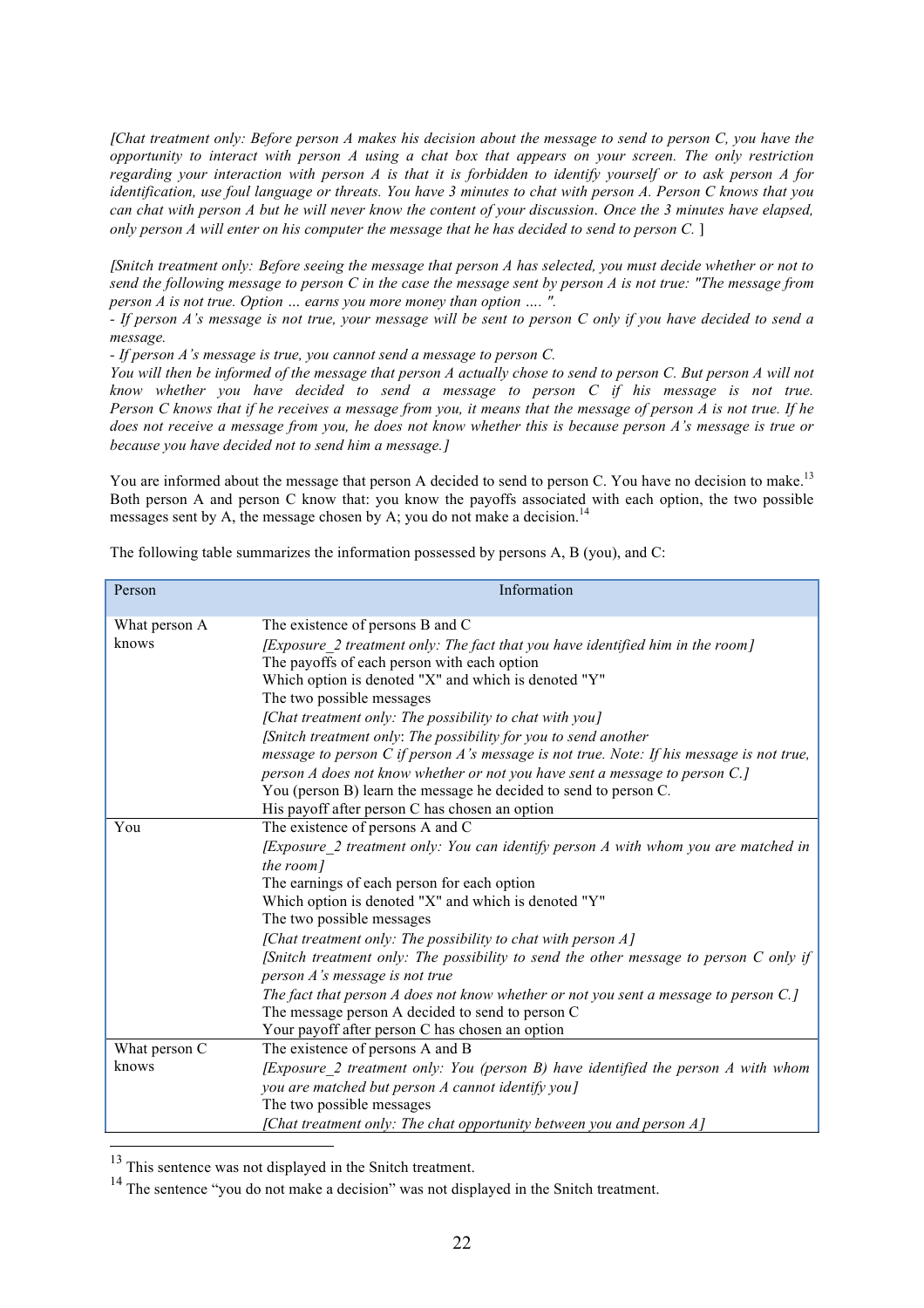| The message that person A decided to send to him                                   |                                                                                          |
|------------------------------------------------------------------------------------|------------------------------------------------------------------------------------------|
|                                                                                    | [Snitch treatment only: The fact that receiving a message from you means that person     |
| A's message is not true                                                            |                                                                                          |
|                                                                                    | The fact that person A does not know whether or not person C received a message from     |
| $\mathit{vou}.$                                                                    |                                                                                          |
| You (person B) know the message sent by person A to person C.                      |                                                                                          |
| His payoff after choosing an option                                                |                                                                                          |
|                                                                                    | Note: C knows neither the payoffs at stake, nor the payoffs associated with each option, |
| nor which option is the best for each of the three persons                         |                                                                                          |
| [Chat treatment only: nor the content of the discussion between you and person A.] |                                                                                          |

All decisions are taken only once.

At the end of the session, you, person A and person C will only be informed about one's own payoff. In the second part, you will no longer be matched with any participant.

Please, read these instructions again. If you have any question, raise your hand and we will answer your questions in private.

#### **Part 2**

[*The instructions for Part 2 are similar to those of the senders.*]

#### **C) Instructions for the receivers**

Thank you for participating in this short experimental session on decision-making. This session consists of two completely independent parts. We have distributed the instructions for the first part. You will receive the instructions for the last part later.

You will be paid individually in cash in a separate room by someone who is not aware of the content of the experiment.

For the duration of the experiment, your decisions are anonymous; you will never enter your name into the computer. Please remain silent throughout the experiment. These instructions are for your own use only.

#### **Part 1**

You are called "**person C**" and you will be randomly matched with two other people who participate in this session, called "person A" and "person B."

You will never know the identity of the other two participants and the other participants will never know your identity.

[*In the Exposure\_2 treatment: In contrast, the person B with whom you are matched will be able to identify the person A with whom you are matched in the room. Indeed, at the beginning of this part before decisions are made, we will ask each person A to stand up, one by one. We will call each person A by the number on his tag and person A will have to stand up (for example, if person A has received the tag with number 1, it means that this person is person A number 1). The person B with whom you are matched knows the number of the tag of person A and thus this person will be able to identify person A in the room. In contrast, person A will not be able to identify person B with whom you are matched. We asked person B not to make any sign that would allow person A to identify him in the room.* ]

Two possible payment options, called "option X" and "option Y", are available to you and your co-participants. Each option specifies a payoff for person A, a payoff for person B and a payoff for person C (you).

Payoffs depend on the payment option that you will select, X or Y. We have shown the two payment options to person A and to person B. The only information that you have available to make your choice is the message sent to you by person A.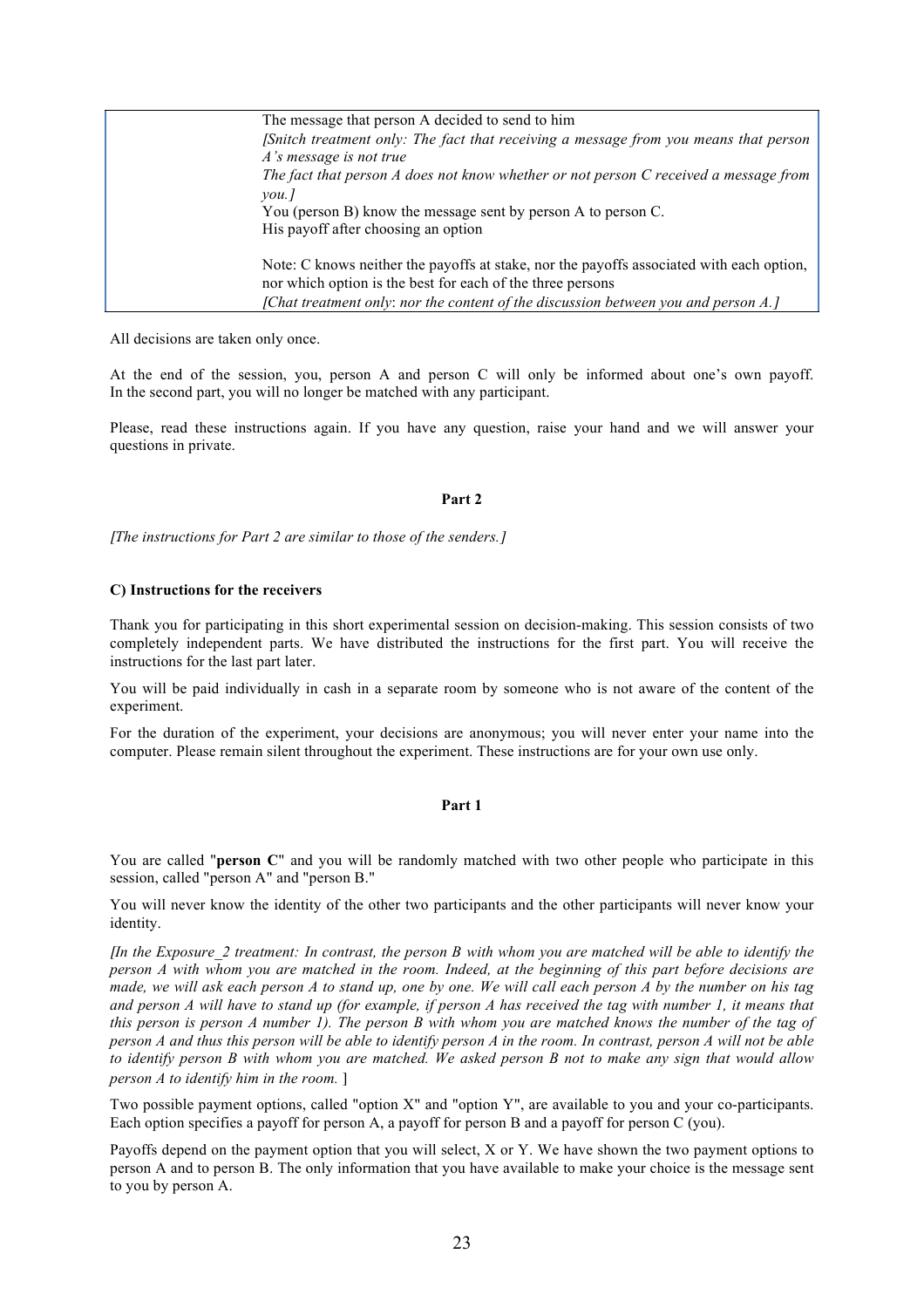The two possible messages are the following: Message 1: "Option X earns you more money than option Y." Message 2: "Option Y earns you more money than option X."

You will be informed about the message sent to you by person A. Then, we will ask you to choose between option X and option Y. Your choice will determine the earnings of the three persons. You will never know the amounts that were offered in the option that you did not select (that is to say, you will never know if the message of person A was true or not).<sup>15</sup> In addition, you will never know the amounts that person A and person B earn depending on the different options.

Person B receives the same information as person A: B is informed of the payoffs associated with each option, X and Y, and knows the two possible messages person A can send to you. Person B can observe the message A has chosen to send to you and person A knows this. Person B makes no decision. 16

[*Chat treatment only: Before person A makes his decision about the message to send to you, person A has the opportunity to interact with person B using a chat box that appears on their screen. The only restriction regarding their interaction is that it is forbidden to identify oneself or ask the other person for identification, use foul language or threats. Persons A and B have 3 minutes to chat. Persons A and B know that you are aware of their opportuntity to chat but that you will never know the content of their discussion*. *Once the 3 minutes have elapsed, only person A will enter on his computer the message that he has decided to send to you. Person B is informed about the message that person A sends to you but cannot send you any message himself.*]

[*Snitch treatment only: Before seeing the message that person A has selected, person B must decide whether or not to send you the following message in the case the message sent by person A is not true: "The message from person A is not true. Option … earns you more money than option …. ".* 

*- If person A's message is not true, person B's message will be sent to you only if person B has decided to send you a message.*

*- If person A's message is true, person B cannot send a message to you.* 

*Person B will then be informed of the message that person A actually chose to send to you. But person A will not know whether person B has decided to send a message to you if his message is not true. If you receive a message from person B, it means that the message of person A is not true. If you do not receive a message from person B, you do not know whether this is because person A's message is true or because person B has decided not to send you a message.*]

The following table summarizes the information possessed by persons A, B, and C (you):

| Person                 | Information                                                                                                                                                                                                                                                                                                                                                                                                                     |
|------------------------|---------------------------------------------------------------------------------------------------------------------------------------------------------------------------------------------------------------------------------------------------------------------------------------------------------------------------------------------------------------------------------------------------------------------------------|
| What person A<br>knows | The existence of persons B and C<br>[Exposure 2 treatment only: The fact that person B has identified him in the room]<br>The payoffs of each person with each option<br>Which option is denoted "X" and which is denoted "Y"                                                                                                                                                                                                   |
|                        | The two possible messages<br>[Chat treatment only: The possibility to chat with person B]<br>[Snitch treatment only: The possibility for person B to send the other<br>message to you if person A's message is not true. Note: If his message is not true,<br>person A does not know if person B has sent or not a message to you.]<br>Person B knows the message he sent to you.<br>His payoff after you have chosen an option |
| What person B<br>knows | The existence of persons A and C<br>$[Exposure 2 treatment only: person B can identify person A with whom he is matched]$<br>The earnings of each person with each option<br>Which option is denoted "X" and which is denoted "Y"<br>The two possible messages<br>[Chat treatment only: The possibility to chat with person A]                                                                                                  |

<sup>&</sup>lt;sup>15</sup> The sentence: "that is to say, you will never know if the message of person A was true or not" was not displayed in the Snitch treatment.

<sup>&</sup>lt;sup>16</sup> This sentence was not displayed in the Snitch treatment.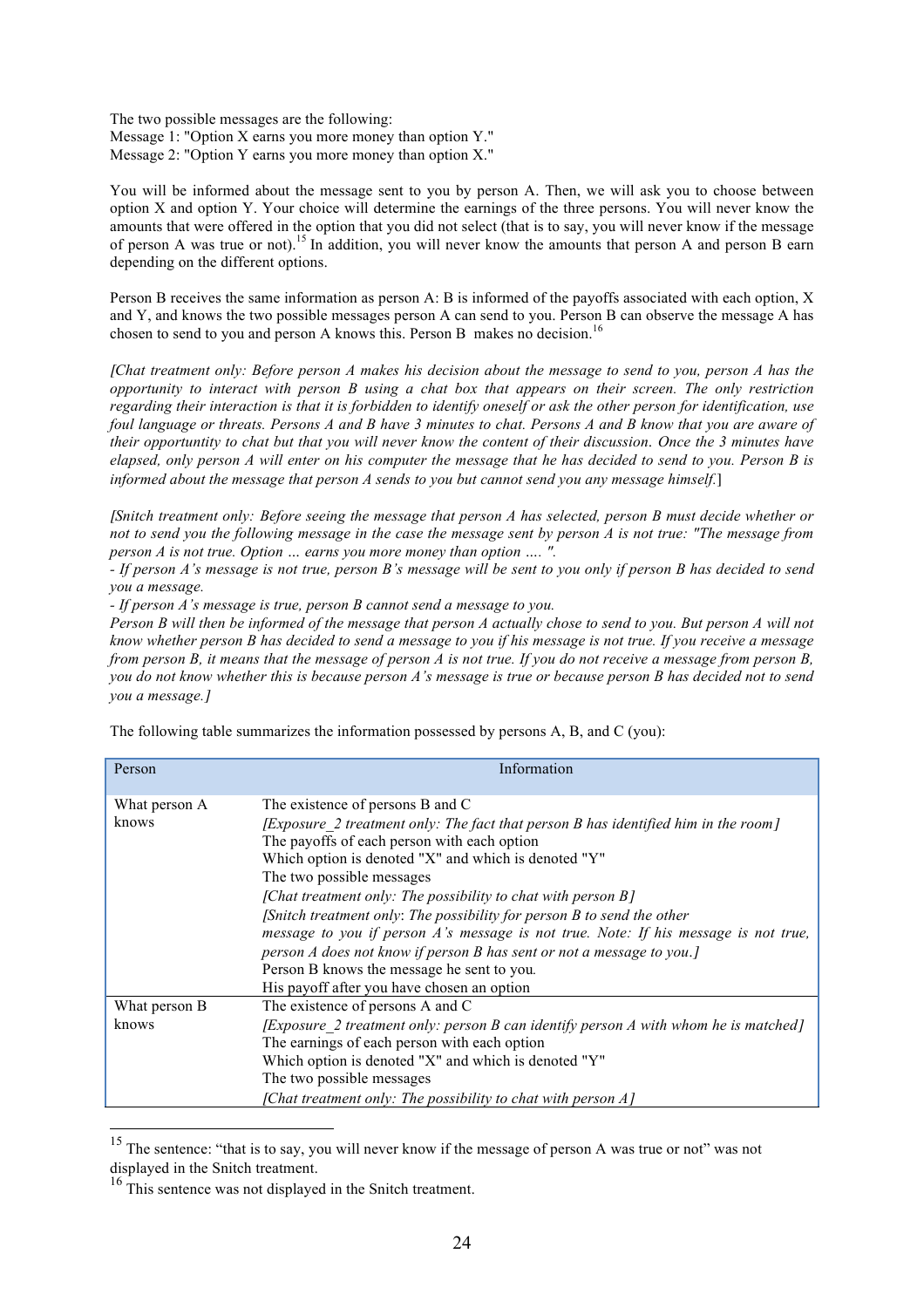|     | [Snitch treatment only: The possibility to send the other message to you only if person<br>A's message is not true<br>The fact that person A does not know whether or not person B sent a message to you.]<br>The message person A sent to you |
|-----|------------------------------------------------------------------------------------------------------------------------------------------------------------------------------------------------------------------------------------------------|
|     | His payoff after you have chosen an option                                                                                                                                                                                                     |
| You | The existence of persons A and B                                                                                                                                                                                                               |
|     | <i>[Exposure 2 treatment only: person B has identified the person A with whom he is</i><br>matched in the room but person $A$ cannot identify person $B$ ]<br>The two possible messages                                                        |
|     | [Chat treatment only: The chat opportunity between person A and person B]<br>[Snitch treatment only: The fact that receiving a message from person B means that<br>person A's message is not true                                              |
|     | The fact that person A does not know whether or not person C received a message from<br>$\mathit{you}.$                                                                                                                                        |
|     | The message sent by person A to you                                                                                                                                                                                                            |
|     | Your payoff after choosing an option                                                                                                                                                                                                           |
|     | Note: you know neither the payoffs at stake, nor the payoffs associated with each<br>option, nor which option is the best for each of the three persons                                                                                        |
|     | [Chat treatment only: nor the content of the discussion between you and person A.]                                                                                                                                                             |

All decisions are taken only once.

At the end of the session, you, person A and person B will only be informed about one's own payoff. In the second part, you will no longer be matched with any participant.

Please, read these instructions again. If you have any question, raise your hand and we will answer your questions in private.

#### **Part 2**

[*The instructions for Part 2 are similar to those of the senders.* ]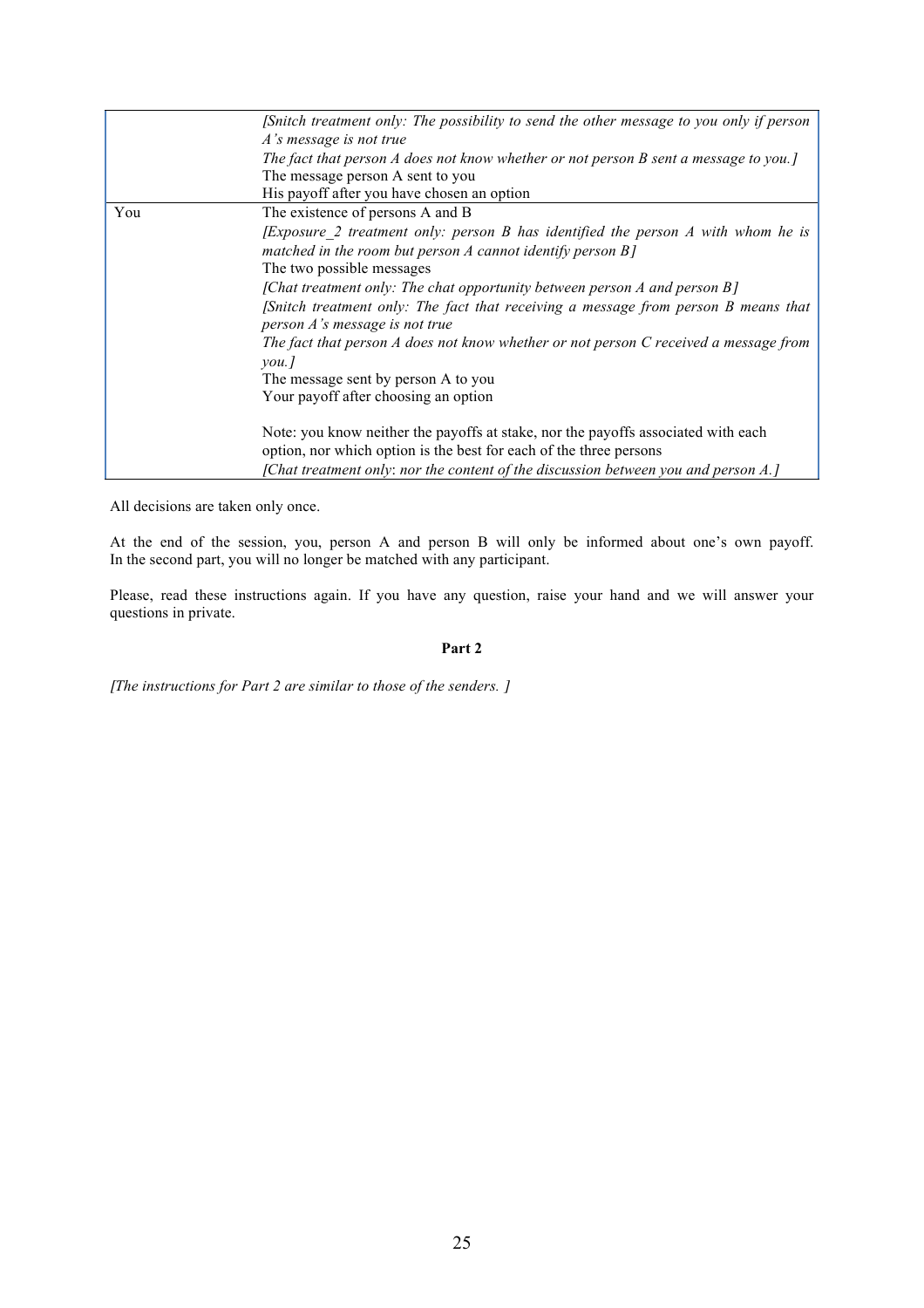#### **Online Appendix 2. Instructions for the ten-option treatments (translated from French)**

*The instructions are for the two ten-option treatments. The parts of the instructions that are specific to the Exposure\_10\_Conflict treatment are indicated into backets in italics.*

#### **A) Instructions for the senders**

Thank you for participating in this short experimental session on decision-making. This session consists of two completely independent parts. We have distributed the instructions for the first part. You will receive the instructions for the last part later.

You will be paid individually in cash in a separate room by someone who is not aware of the content of the experiment.

For the duration of the experiment, your decisions are anonymous; you will never enter your name into the computer. Please remain silent throughout the experiment. These instructions are for your own use only.

#### **Part 1**

You are called "**person A**" and you will be randomly matched with two other people who participate in this session, called "person B" and "person C."

You will never know the identity of the other two participants. Person C with whom you are matched will never know your identity or that of person B. In contrast, person B with whom you are matched will be able to identify you in the room. Indeed, at the beginning of this part before you make your decision, we will ask each person A to stand up, one by one. We will call you by the number on your tag and you will have to stand up (for example, if you have received the tag with number 1, it means that you are person A number 1). Person B with whom you are matched knows the number of your tag, so that this person will be able to identify you in the room. In contrast, you will not be able to identify the person B you are matched with. We asked person B not to make any sign that would allow you to identify him in the room. Person C knows that person B has identified you and that you cannot identify person B.

Ten possible payment options (numbered from 1 to 10) are available to you and your co-participants in this part. Before the beginning of the experiment, the computer program has randomly selected one number between 1 and 10. This number is the number of the option that pays the following amounts:

 $\epsilon$  5 for you, 6  $\epsilon$  for person B and 15  $\epsilon$  for person C

The nine other options pay the following amounts:  $\in$  15 for you, 7  $\in$  for person B and 4  $\in$  for person C.

[*In the Exposure\_10\_Conflict treatment, the previous allocations are replaced by the following paragraphs: This number is the number of the option that pays the following amounts:*

 $\epsilon$  *5 for you, 15*  $\epsilon$  *for person B and 6*  $\epsilon$  *for person C The nine other options pay the following amounts:*  $\epsilon$  15 for you,  $7 \epsilon$  *for person B and 4*  $\epsilon$  *for person C*1

At the beginning of this part, you and person B (but not person C) learn which number has been randomly drawn.

Person C must choose between the ten options to determine which option will be implemented. The only information that person C possesses is the information that you send him in a message. Person C will never know the monetary payoffs associated with each option, nor the differences in earnings. Person C will never be informed of which option is best for each of the three persons.

We will ask you to choose one of the ten following messages you send to person C:

Message 1: "Option 1 earns you more money than the other options."

Message 2: "Option 2 earns you more money than the other options."

Message 3: "Option 3 earns you more money than the other options."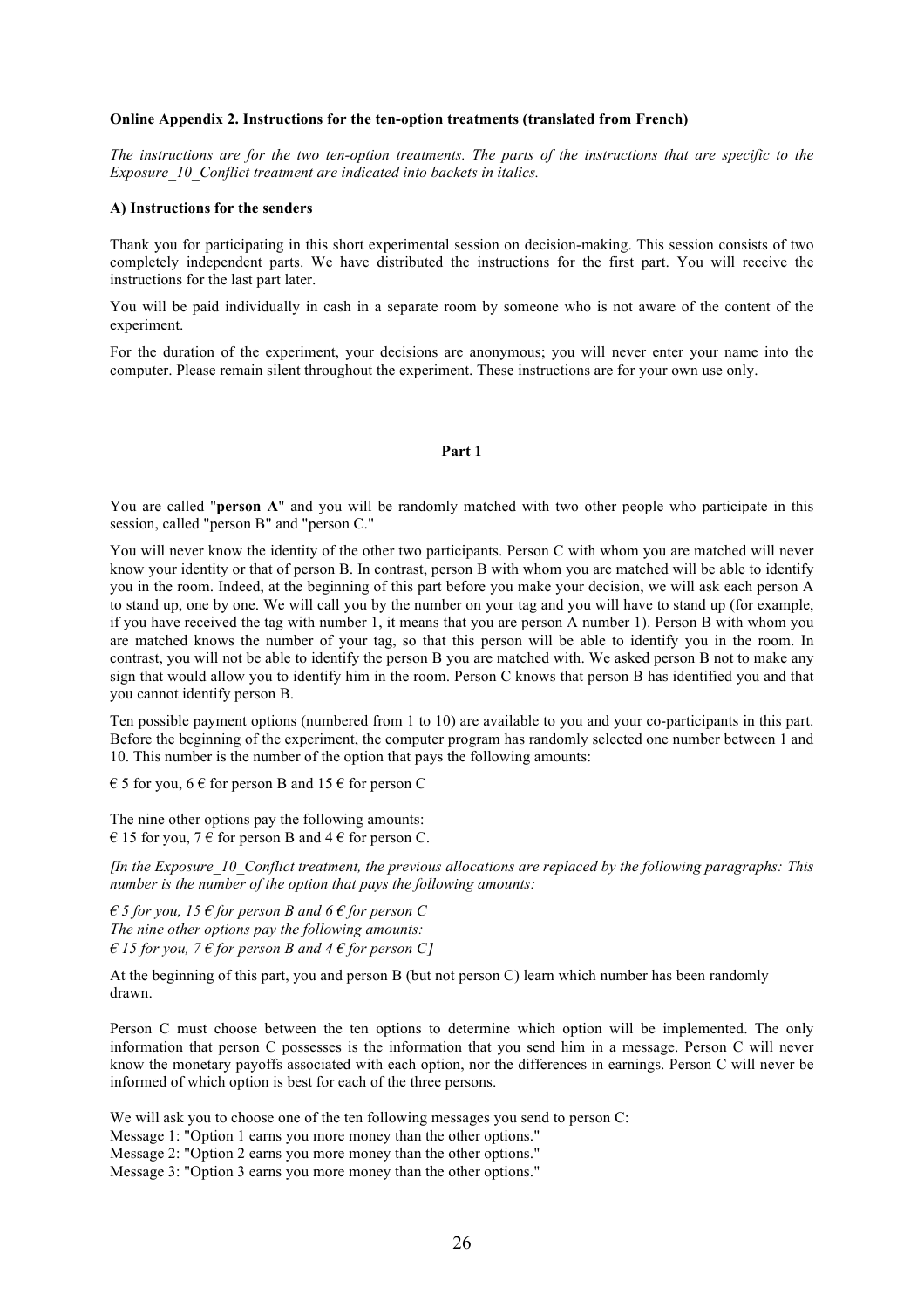Message 4: "Option 4 earns you more money than the other options." Message 5: "Option 5 earns you more money than the other options." Message 6: "Option 6 earns you more money than the other options." Message 7: "Option 7 earns you more money than the other options." Message 8: "Option 8 earns you more money than the other options." Message 9: "Option 9 earns you more money than the other options." Message 10: "Option 10 earns you more money than the other options."

We will forward your message to person C and ask him to choose between the ten options. The choice of person C will determine the earnings of the three persons. However, person C will never know the amounts that were offered in the options that were not selected (that is to say, he will never know if your message was true or not). In addition, person C will never know the amounts that you and person B earn depending on the different options.

Person B receives the same information as you: B is informed of the payoffs associated with each option, and knows the ten messages that you can send to person C. Person B is informed of the message you send to person C but he cannot send any message himself to person C. Person B makes no decision. Both person B and person C know that you know the payoffs associated with each option.

The following table summarizes the information possessed by persons A (you), B and C:

| Person                 | Information                                                                                                                                                                                                                                                                                                                                                                                                                                                                                                                         |
|------------------------|-------------------------------------------------------------------------------------------------------------------------------------------------------------------------------------------------------------------------------------------------------------------------------------------------------------------------------------------------------------------------------------------------------------------------------------------------------------------------------------------------------------------------------------|
| You                    | The existence of persons B and C<br>The fact that the person B with whom you are matched has identified you in the room<br>The payoffs of each person with each option<br>The ten possible messages<br>Person B knows the message you decided to send to person C.<br>Your payoff after person C has chosen an option                                                                                                                                                                                                               |
| What person B<br>knows | The existence of persons A and C<br>Person B with whom you are matched has identified you in the room<br>The earnings of each person with each option<br>The ten possible messages<br>The message you (person A) decided to send to person C<br>His payoff after person C has chosen an option                                                                                                                                                                                                                                      |
| What person C<br>knows | The existence of persons A and B<br>Person B with whom you (person A) are matched has identified you in the room but<br>you cannot identify who is person B<br>The ten possible messages<br>The message that you (person A) send to him<br>Person B knows the message that you (person A) decided to send to person C.<br>His payoff after choosing an option<br>Note: C knows neither the payoffs at stake, nor the payoffs associated with each of the<br>ten options, nor which option is the best for each of the three persons |

All decisions are taken only once.

At the end of the session, you, person B and person C will only be informed about one's own payoff. In the second part, you will no longer be matched with any participant.

Please, read these instructions again. If you have any question, raise your hand and we will answer your questions in private.

**Part 2**

**-------------**

[*The instructions for Part 2 are similar to those of the other treatments. See Appendix 1.*]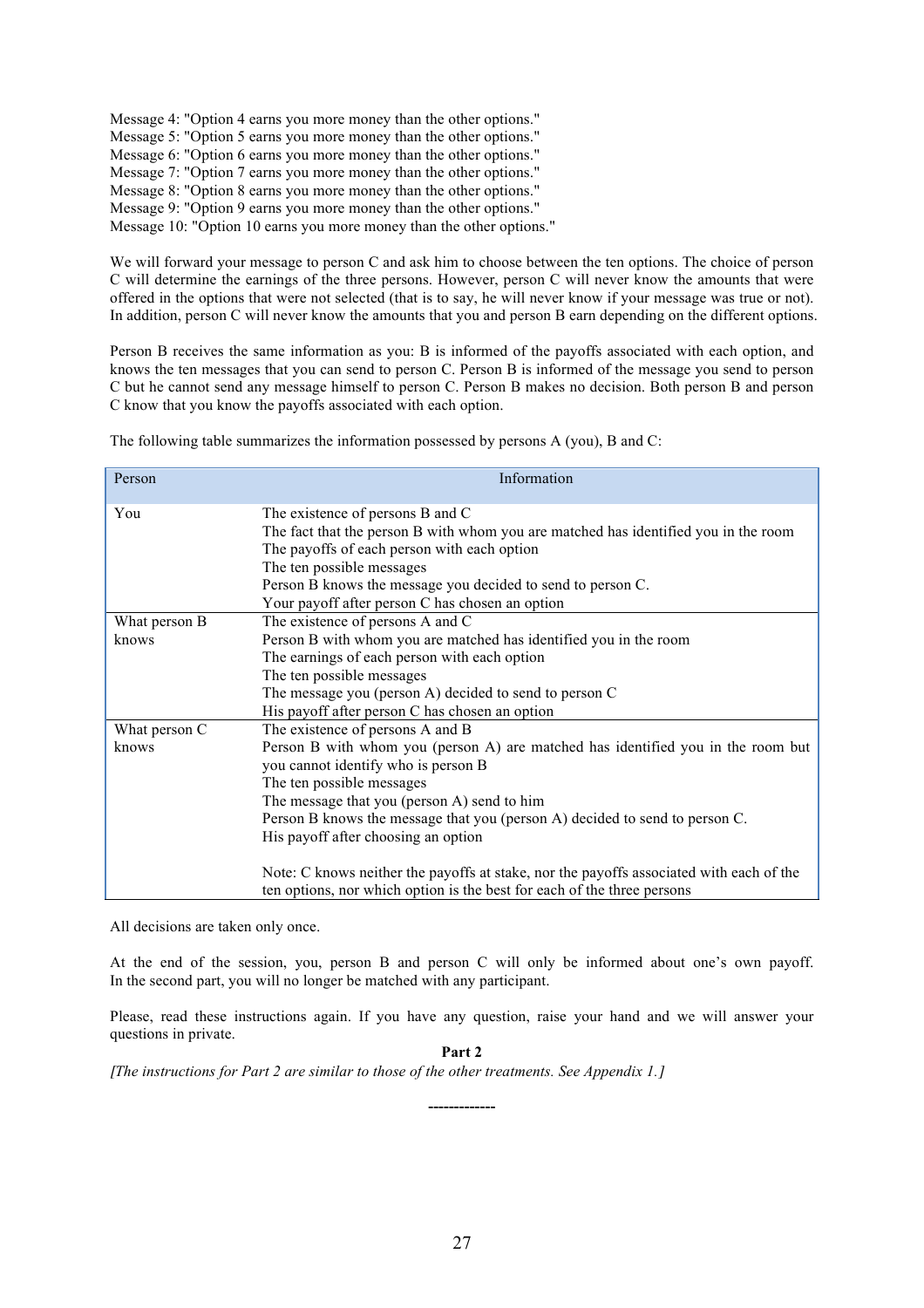#### **B) Instructions for the observers**

Thank you for participating in this short experimental session on decision-making. This session consists of two completely independent parts. We have distributed the instructions for the first part. You will receive the instructions for the last part later.

You will be paid individually in cash in a separate room by someone who is not aware of the content of the experiment.

For the duration of the experiment, your decisions are anonymous; you will never enter your name into the computer. Please remain silent throughout the experiment. These instructions are for your own use only.

#### **Part 1**

You are called "**person B**" and you will be randomly matched with two other people who participate in this session, called "person A" and "person C."

The persons A and C with whom you are matched will never know your identity. You will never know the identity of person C. In contrast, you will be able to identify the person A with whom you are matched in the room. Indeed, at the beginning of this part before decisions are made, we will ask each person A to stand up, one by one. We will call each person A by the number on his tag and person A will have to stand up. You know the number of the tag of the person A with whom you have been matched: it is the number indicated on the tag we gave you (for example, if you have received the tag with number 1, it means that you are matched with person A number 1). Thus, you will be able to identify the person A with whom you are matched. In contrast, person A will not be able to identify you. We ask you not to make any sign that would allow person A to identify you in the room. Person C knows that you can identify person A and that person A cannot identify you.

Ten possible payment options (numbered from 1 to 10) are available to you and your co-participants in this part. Before the beginning of the experiment, the computer program has randomly selected one number between 1 and 10. This number is the number of the option that pays the following amounts:

 $\epsilon$  5 for person A, 6  $\epsilon$  for you and 15  $\epsilon$  for person C

The nine other options pay the following amounts:  $\in$  15 for person A, 7  $\in$  for you and 4  $\in$  for person C.

[*In the Exposure\_10\_Conflict treatment, the previous allocations are replaced by the following paragraphs: This number is the number of the option that pays the following amounts:*

 $\epsilon$  *5 for you, 15*  $\epsilon$  *for person B and 6*  $\epsilon$  *for person C The nine other options pay the following amounts:*  $\epsilon$  15 for you, 7  $\epsilon$  for person B and 4  $\epsilon$  for person C]

At the beginning of this part, you and person A (but not person C) learn which number has been randomly drawn.

Person C must choose between the ten options to determine which option will be implemented. The only information that person C possesses is the information that person A send him in a message. Person C will never know the monetary payoffs associated with each option, nor the earnings gap. Person C will never be informed about which option is best for each of the three persons.

We will ask person A to choose one of the ten following messages to send to person C:

Message 1: "Option 1 earns you more money than the other options."

Message 2: "Option 2 earns you more money than the other options."

Message 3: "Option 3 earns you more money than the other options."

Message 4: "Option 4 earns you more money than the other options."

Message 5: "Option 5 earns you more money than the other options."

Message 6: "Option 6 earns you more money than the other options."

Message 7: "Option 7 earns you more money than the other options."

Message 8: "Option 8 earns you more money than the other options."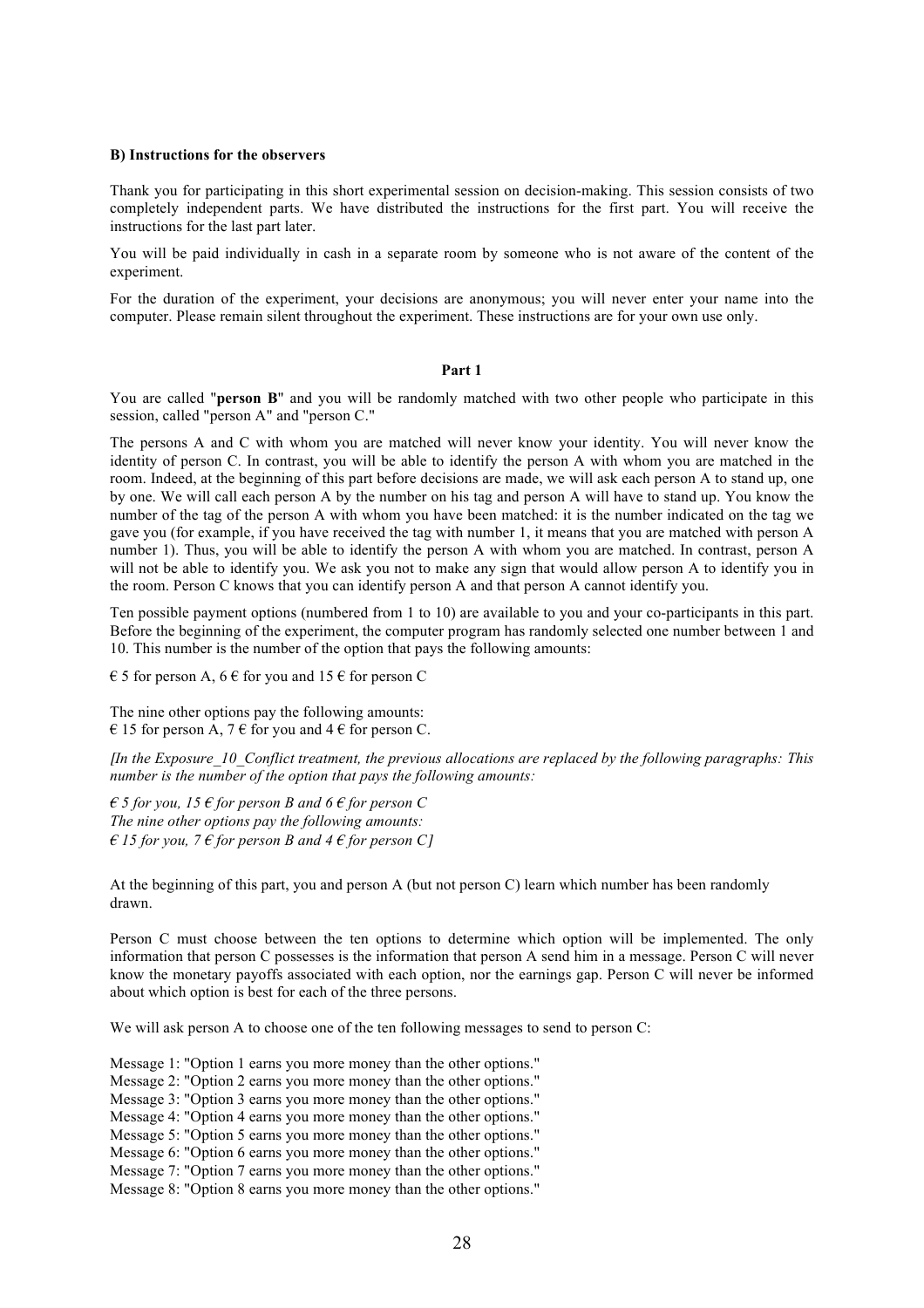Message 9: "Option 9 earns you more money than the other options." Message 10: "Option 10 earns you more money than the other options."

We will forward the message of person A to person C and ask him to choose between the ten options. The choice of person C will determine the earnings of the three persons. However, person C will never know the amounts that were offered in the options that were not selected (that is to say, he will never know if the message of person A was true or not). In addition, person C will never know the amounts that you and person A earn depending on the different options.

You are informed of the message that person A sends to person C. You have no decision to make. Both person A and person C know that: you know the payoffs associated with each option, the ten possible messages that can be sent by A, the message chosen by A; you do not make a decision.

| Person        | Information                                                                                                                                            |
|---------------|--------------------------------------------------------------------------------------------------------------------------------------------------------|
| What person A | The existence of persons B and C                                                                                                                       |
| knows         | The fact that you (person B) have identified him in the room                                                                                           |
|               | The payoffs of each person with each option                                                                                                            |
|               | The ten possible messages                                                                                                                              |
|               | You (person B) know the message he decided to send to person C.                                                                                        |
|               | His payoff after person C has chosen an option                                                                                                         |
| You           | The existence of persons A and C                                                                                                                       |
|               | You can identify person A with whom you are matched in the room                                                                                        |
|               | The earnings of each person with each option                                                                                                           |
|               | The ten possible messages                                                                                                                              |
|               | The message person A decided to send to person C                                                                                                       |
|               | Your payoff after person C has chosen an option                                                                                                        |
| What person C | The existence of persons A and B                                                                                                                       |
| knows         | You (person B) have identified the person A with whom you are matched but person A                                                                     |
|               | cannot identify you                                                                                                                                    |
|               | The ten possible messages                                                                                                                              |
|               | The message that person A decided to send to him                                                                                                       |
|               | You (person B) know the message sent by person A to person C.                                                                                          |
|               | His payoff after choosing an option                                                                                                                    |
|               | Note: C knows neither the payoffs at stake, nor the payoffs associated with each option,<br>nor which option is the best for each of the three persons |

The following table summarizes the information possessed by persons A, B (you), and C:

All decisions are taken only once.

At the end of the session, you, person A and person C will only be informed about one's own payoff. In the second part, you will no longer be matched with any participant.

Please, read these instructions again. If you have any question, raise your hand and we will answer your questions in private.

**Part 2**

**----------------**

[*The instructions for Part 2 are similar to those of the senders.*]

#### **C) Instructions for the receivers**

Thank you for participating in this short experimental session on decision-making. This session consists of two completely independent parts. We have distributed the instructions for the first part. You will receive the instructions for the last part later.

You will be paid individually in cash in a separate room by someone who is not aware of the content of the experiment.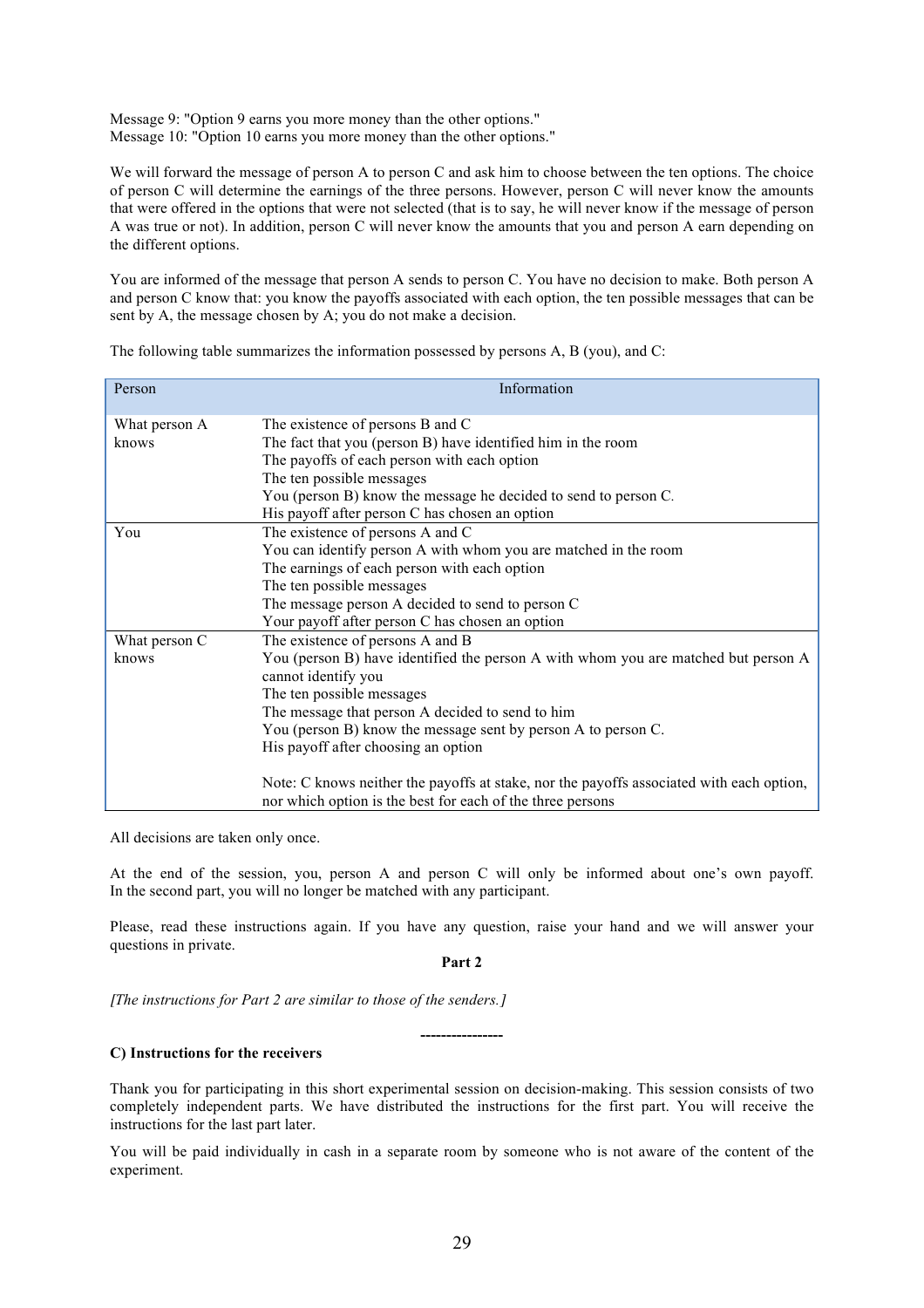For the duration of the experiment, your decisions are anonymous; you will never enter your name into the computer. Please remain silent throughout the experiment. These instructions are for your own use only.

#### **Part 1**

You are called "**person C**" and you will be randomly matched with two other people who participate in this session, called "person A" and "person B."

You will never know the identity of the other two participants and the other participants will never know your identity.

In contrast, the person B with whom you are matched will be able to identify the person A with whom you are matched in the room. Indeed, at the beginning of this part before decisions are made, we will ask each person A to stand up, one by one. We will call each person A by the number on his tag and person A will have to stand up (for example, if person A has received the tag with number 1, it means that this person is person A number 1). The person B with whom you are matched knows the number of the tag of person A and thus this person will be able to identify person A in the room. In contrast, person A will not be able to identify person B with whom you are matched. We asked person B not to make any sign that would allow person A to identify him in the room.

Ten possible payment options (numbered from 1 to 10) are available for you and your co-participants in this part. Each option specifies a payoff for person A, a payoff for person B and a payoff for person C (you).

Payoffs depend on the payment option that you will select, X or Y. We have shown the ten payment options to person A and to person B. The only information that you have to make your choice is the message sent to you by person A.

The ten possible messages are the following:

Message 1: "Option 1 earns you more money than the other options."

Message 2: "Option 2 earns you more money than the other options."

Message 3: "Option 3 earns you more money than the other options."

Message 4: "Option 4 earns you more money than the other options."

Message 5: "Option 5 earns you more money than the other options."

Message 6: "Option 6 earns you more money than the other options."

Message 7: "Option 7 earns you more money than the other options."

Message 8: "Option 8 earns you more money than the other options."

Message 9: "Option 9 earns you more money than the other options."

Message 10: "Option 10 earns you more money than the other options."

You will be informed of the message sent to you by person A. Then, we will ask you to choose between the ten options by choosing a number between 1 and 10. Your choice will determine the earnings of the three persons. You will never know the amounts that were offered in the options that you did not select (that is to say, you will never know if the message of person A was true or not). In addition, you will never know the amounts that person A and person B earn depending on the different options.

Person B receives the same information as person A: B is informed of the payoffs associated with each of the ten options, and knows the ten possible messages person A can send to you. Person B can observe the message A has chosen to send you and person A knows it. Person B makes no decision.

| Person                 | Information                                                                                                                                                                                                                                                                        |  |  |  |
|------------------------|------------------------------------------------------------------------------------------------------------------------------------------------------------------------------------------------------------------------------------------------------------------------------------|--|--|--|
| What person A<br>knows | The existence of persons B and C<br>The fact that person B has identified him in the room<br>The payoffs of each person with each option<br>The ten possible messages<br>Person B knows the message person A decided to send to you.<br>His payoff after you have chosen an option |  |  |  |
| What person B          | The existence of persons A and C                                                                                                                                                                                                                                                   |  |  |  |
| knows                  | Person B can identify person A with whom he is matched                                                                                                                                                                                                                             |  |  |  |
|                        | The earnings of each person with each option                                                                                                                                                                                                                                       |  |  |  |

The following table summarizes the information possessed by persons A, B, and C (you):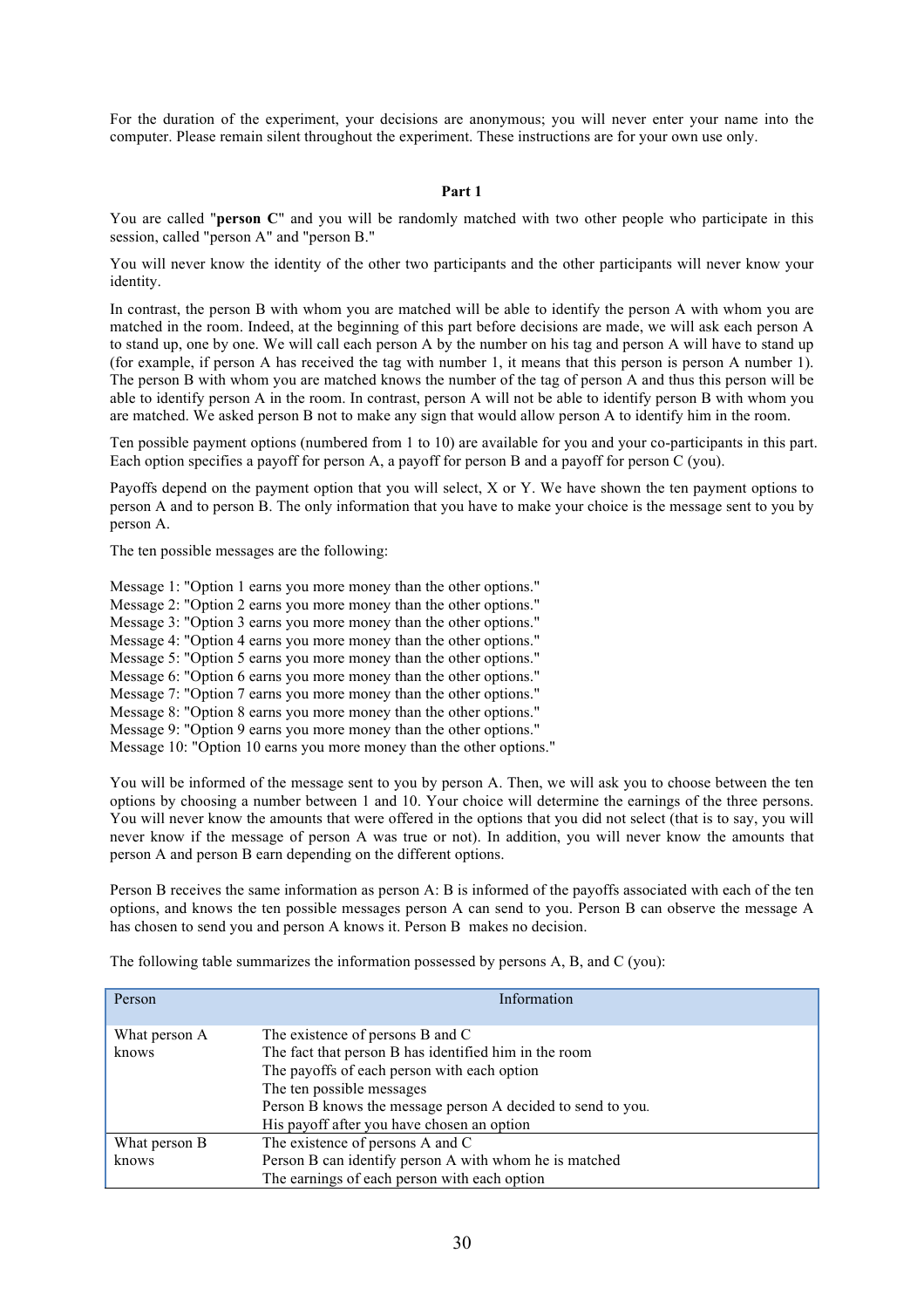|     | The ten possible messages                                                                                                                               |
|-----|---------------------------------------------------------------------------------------------------------------------------------------------------------|
|     | The message person A decided to send to you                                                                                                             |
|     | His payoff after you have chosen an option                                                                                                              |
| You | The existence of persons A and B                                                                                                                        |
|     | Person B has identified the person A with whom he is matched in the room but person                                                                     |
|     | A cannot identify person B                                                                                                                              |
|     | The ten possible messages                                                                                                                               |
|     | The message sent by person A to you                                                                                                                     |
|     | Your payoff after choosing an option                                                                                                                    |
|     | Note: you know neither the payoffs at stake, nor the payoffs associated with each<br>option, nor which option is the best for each of the three persons |

All decisions are taken only once.

At the end of the session, you, person A and person B will only be informed about one's own payoff. In the second part, you will no longer be matched with any participant.

Please, read these instructions again. If you have any question, raise your hand and we will answer your questions in private.

**Part 2**

[*The instructions for Part 2 are similar to those of the senders.*]